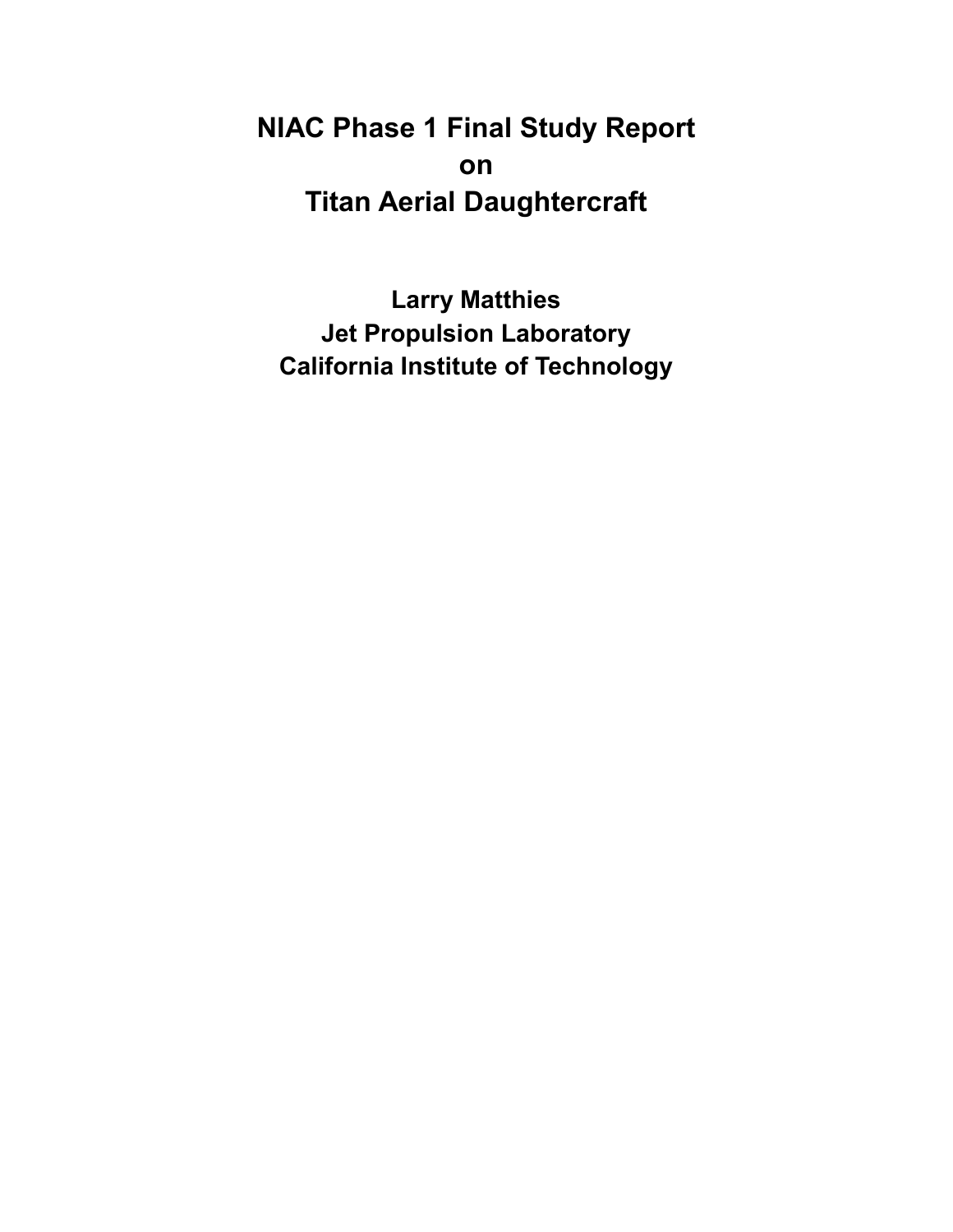## **Contents**

|                             | 1.1                                                    |       |  |
|-----------------------------|--------------------------------------------------------|-------|--|
|                             | 1.2                                                    |       |  |
|                             | 1.3                                                    |       |  |
| $\mathcal{D}_{\mathcal{L}}$ |                                                        |       |  |
|                             | 2.1                                                    |       |  |
|                             | 2.2.                                                   |       |  |
| 3                           |                                                        |       |  |
|                             | 3.1                                                    |       |  |
|                             | 3.2                                                    |       |  |
|                             | 3.3                                                    |       |  |
| $\overline{4}$              |                                                        |       |  |
|                             | 4.1                                                    |       |  |
|                             |                                                        | 4.1.1 |  |
|                             |                                                        | 4.1.2 |  |
|                             |                                                        | 4.1.3 |  |
|                             | 4.2.                                                   |       |  |
|                             | 4.3                                                    |       |  |
| 5                           | MOTHERSHIP POSITION ESTIMATION AND PRECISION LANDING15 |       |  |
| 6                           |                                                        |       |  |
|                             |                                                        |       |  |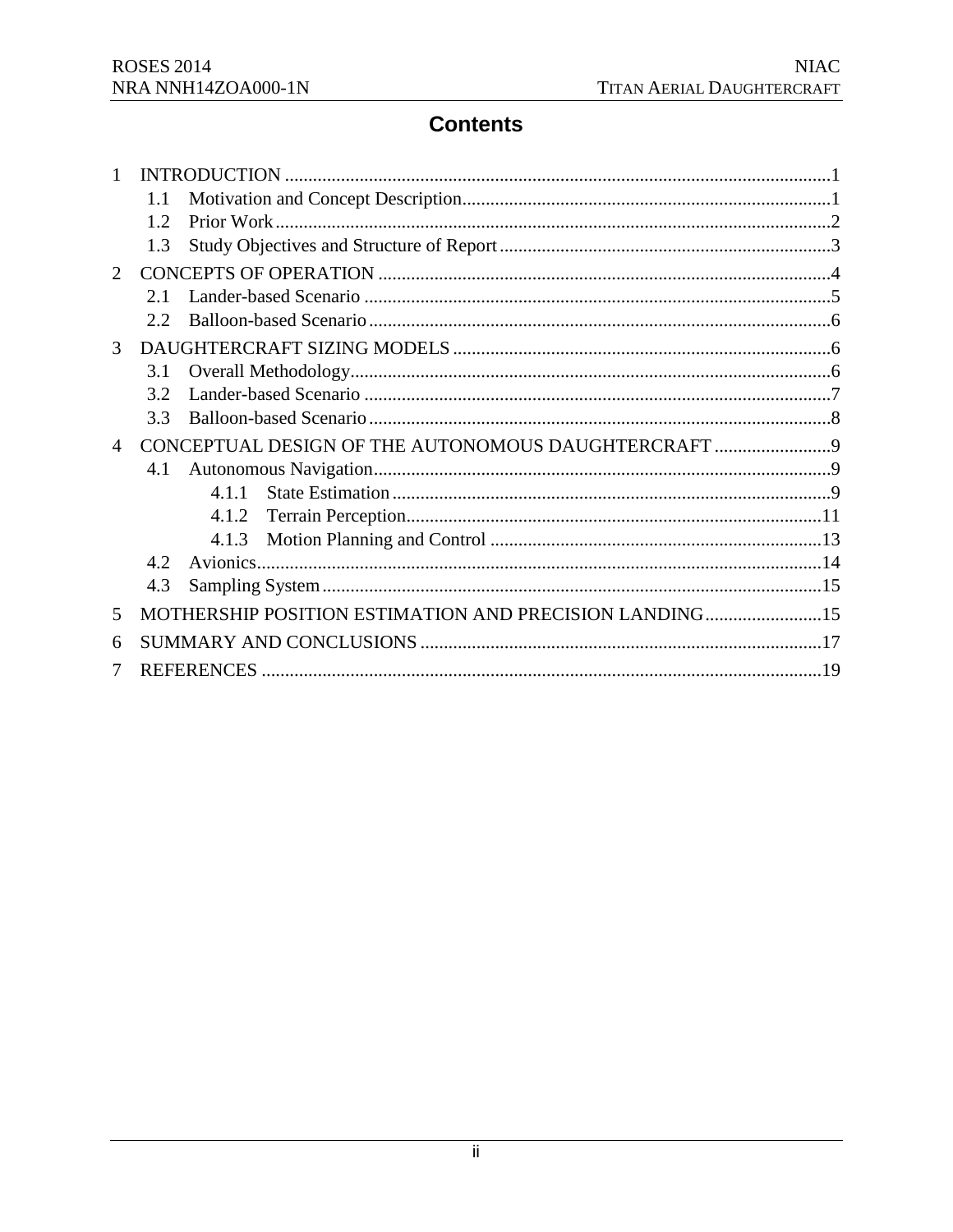### <span id="page-2-0"></span>**1 Introduction**

#### **1.1 Motivation and Concept Description**

 **Saturn's giant moon Titan has become one of the most fascinating bodies in the Solar System. Even though it is a billion miles from Earth, data from the Cassini mission reveals that Titan has a very diverse, Earth-like surface, with mountains, fluvial channels, lakes, evaporite basins, plains, dunes, and seas [Lopes 2010] (Figure 1). But unlike Earth, Titan's surface likely is composed of organic chemistry products derived from complex atmospheric photochemistry [Lorenz 2008]. In addition, Titan has an active meteorological system with observed storms and precipitation-induced surface darkening suggesting a hydrocarbon cycle analogous to Earth's water cycle [Turtle 2011].** 



**Figure 1.** Ligeia Mare sea on Titan, with river channels leading into it.

**Titan is the richest laboratory in the solar system for studying prebiotic chemistry, which makes studying its chemistry from the surface and in the atmosphere one of the most important objectives in planetary science [Decadal 2011]. The diversity of surface features on Titan related to organic solids and liquids makes long-range mobility with surface access important [Decadal 2011]. This has not been possible to date, because mission concepts have had either no mobility (landers), no surface access (balloons and airplanes), or low maturity, high risk, and/or high development costs for this environment (e,g. large, self-sufficient, long-duration helicopters). Enabling** *in situ* **mobility could revolutionize Titan exploration, similarly to the way rovers revolutionized Mars exploration.** 

**Recent progress on several fronts has suggested that small-scale rotorcraft deployed as "daughtercraft" from a lander or balloon "mothercraft" may be an effective, affordable approach to expanding Titan surface access. This includes rapid progress on autonomous navigation capabilities of such aircraft for terrestrial applications and on miniaturization, driven by the consumer mobile electronics market, of high performance of sensors, processors, and other avionics components needed for such aircraft. Chemical analysis, for example with a mass spectrometer, will be important to any Titan surface mission. Anticipating that it may be more practical to host chemical analysis instruments on a mothership than a daughtercraft, we defined system and mission concepts that deploy a small rotorcraft, termed a Titan Aerial Daughtercraft (TAD), from a lander or balloon to perform high-resolution imaging and mapping, potentially land to acquire microscopic images or other** *in situ* **measurements, and acquire samples to return to analytical instruments on the mothership. In principle, the ability to recharge batteries in TAD from a radioisotope or other long-lived power source on the mothership could enable multiple sorties.** 

**For a lander-based mission, a variety of landing sites is conceivable, including near lake margins, in dry lake beds, or in regions of plains, dunes, or putative cryovolanic or impact melt features. Such missions may require landing with greater precision than in previous missions (Huygens) and mission studies; this could also enhance the ability of TAD to reach interesting terrain from the landing site. Precision descent may also benefit balloon missions, with or without a daughtercraft, by increasing the probability that the balloon will drift over desired terrain early in its mission. Given these potential benefits, the overall concept studied here**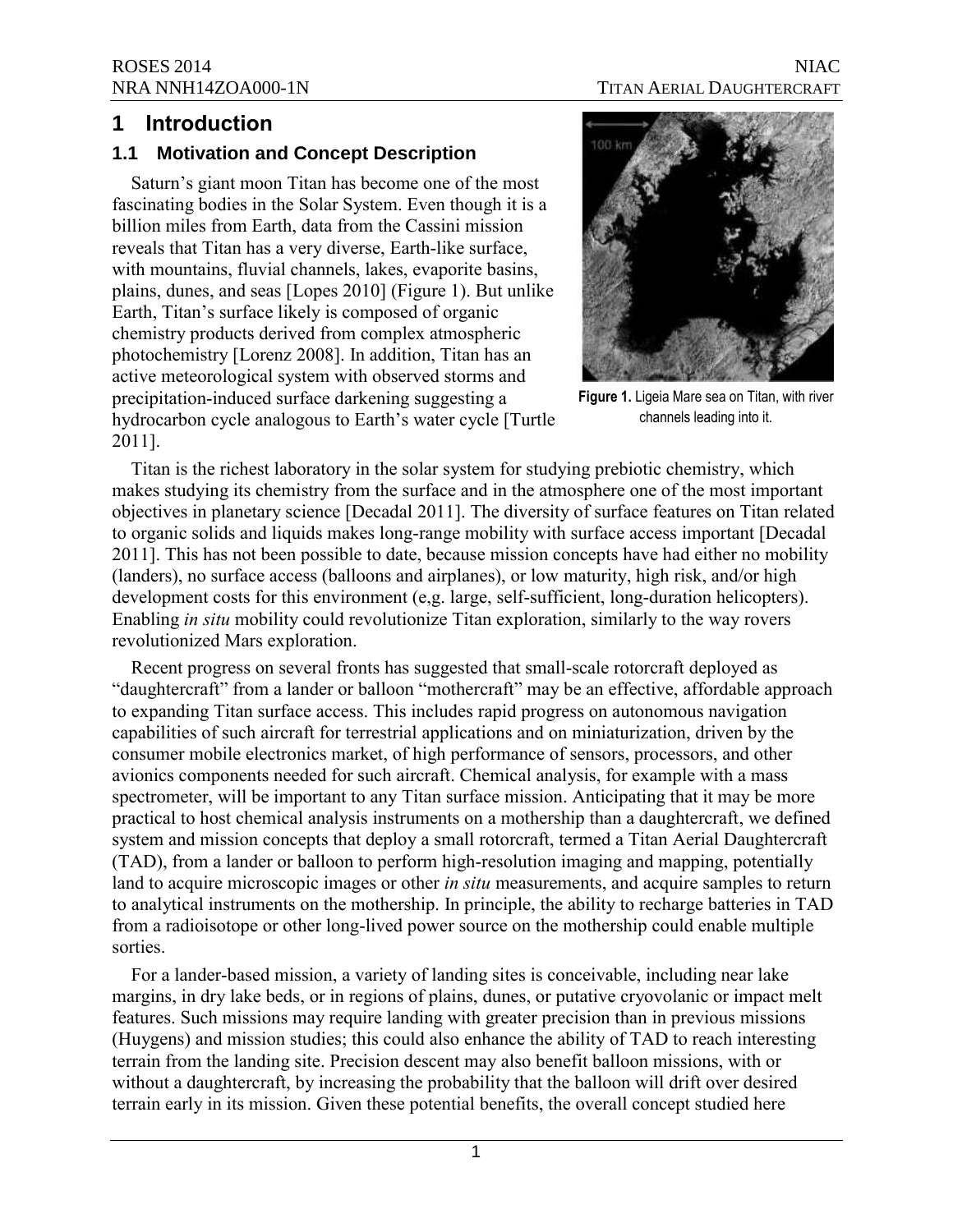<span id="page-3-0"></span>**includes brief consideration of precision descent for landing or balloon deployment, followed by one or more sorties by a rotorcraft deployed from the mothership, with the ability to return to the mothership.** 

**This concept** revolutionizes previous mission concepts in several ways. For a lander mission, it enables detailed studies of a large area around the lander, with the possibility of sampling from more than one location. With precision landing near a lake, it enables acquiring solid and liquid samples with one lander. For a balloon mission, it enables surface investigation and sampling with global reach without requiring that the balloon be brought to the surface. This enables surface science from a balloon without requiring a separate lander or landing and takeoff of the fully instrumented balloon, which has potential for major risk reduction and cost savings. Both scenarios could involve repeated sorties if recharging from the mothership is feasible.

#### **1.2 Prior Work**

Prior Flagship mission studies have proposed a passively-navigated, wind-borne balloon or a short-lived lander, with the balloon kept several kilometers from the surface for safety reasons and the lander accessing only one location [TE 2007, TSSM 2009]. Recent research efforts have developed actively navigated airships to enable reaching specific locations, as well as the ability to descend to very near the surface to acquire samples with a harpoon-like device [Badescu 2009, Aboudan 2010]. However, such airships have appeared to be costly and risky, especially for descent to the surface for sampling. For large, independent aircraft (100 to 400 kg) for longrange missions, a variety of fixed wing, rotary wing, or hybrid aircraft have been studied [Lafleur 2006, Young 2001, Gasbarre 2005, Lorenz 2000, Prakash 2006, Barnes 2012]. In [Young 2001], the study includes a brief examination of the aerodynamics, power, and range of a tilt-rotor aircraft in the size range of 10 to 50 kg. The Titan Explorer flagship mission study contemplated an outreach payload on the lander that was a 2 kg unmanned air vehicle [TSSM 2009]; this was conceived as having little autonomy and being unlikely to contribute to science, and no design information was presented. A "Titan Bumblebee" concept examined in [Lorenz 2008] was a fixed-wing, battery-powered UAV of approximately 1 kg, conceived as taking off vertically from a lander, flying a pre-programmed route using inertial and/or optical navigation, and transmitting imagery back to the lander until its battery was exhausted. Aerodynamic, power/energy, and thermal issues were studied in some detail in that paper, but avionics and navigation algorithms were not.

In the past 10 years, there has been an explosion of academic research on autonomous navigation of small rotorcraft for indoor and outdoor operation on Earth, and in the last 5 years there has been a significant expansion of industrial development of such aircraft for commercial and defense applications. Very often these aircraft are multicopters with 4, 6, or 8 rotors, due to the relative simplicity of their mechanical design and control compared to other types of helicopters [Powers 2014]. Avionics architectures for such aircraft have dramatically grown in performance and shrunk in size, due to cross-fertilization from the smartphone industry; this has enabled a corresponding growth in the performance of algorithms for autonomous navigation. The robotics research subfield of "simultaneous localization and mapping" (SLAM), which previously focused largely on ground vehicles, has shifted focus substantially into aerial vehicle applications. Although this is still a very active area of research, there are now a number of relatively mature algorithms that use a smartphone-class processor, a single onboard camera, an inertial measurement unit (IMU), and in some cases an altimeter to do autonomous onboard position, velocity, and attitude estimation for rotorcraft on the order of 1 kg [Li 2013, Weiss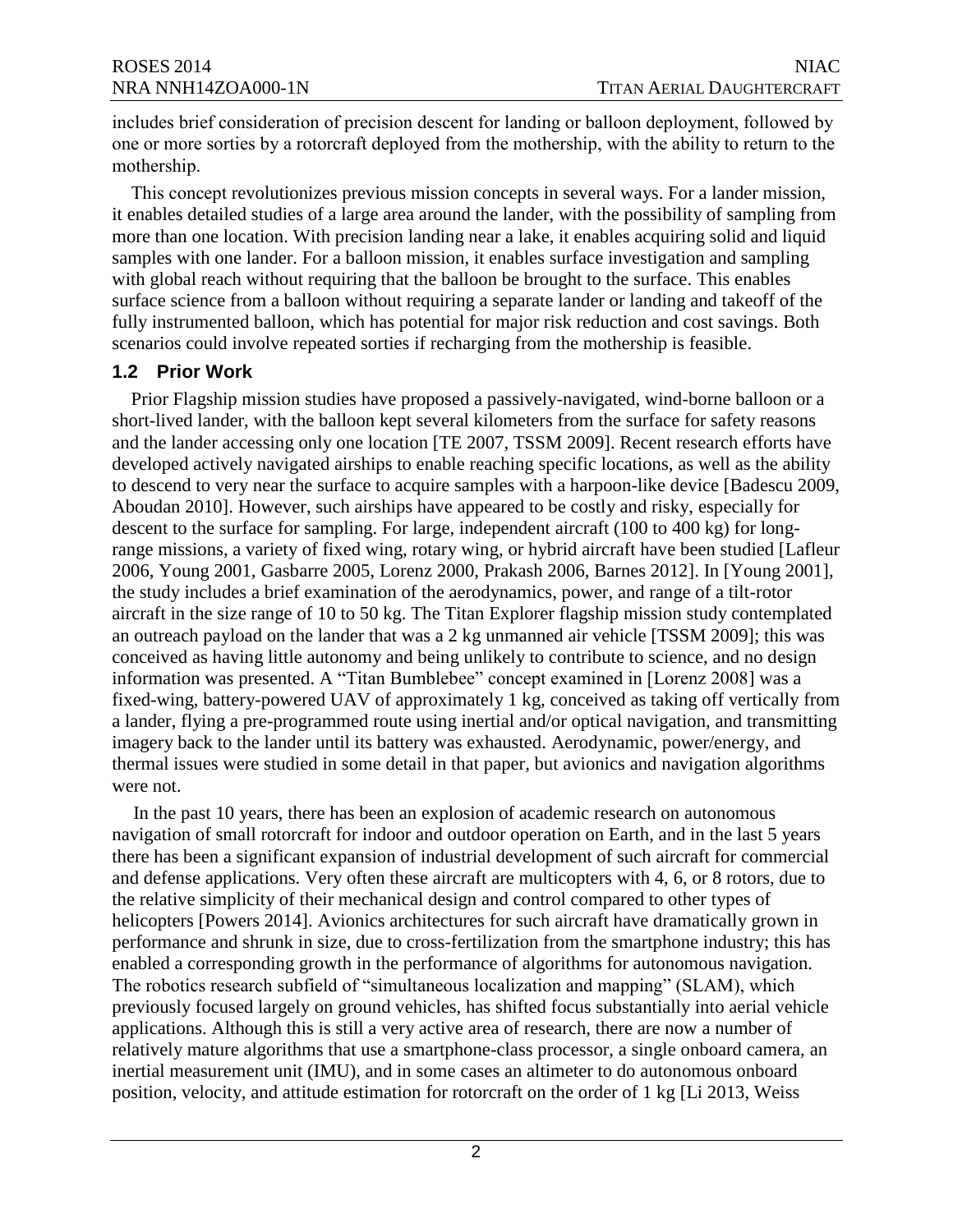<span id="page-4-0"></span> has also been demonstrated by small robotic rotorcraft using only an IMU, an altimeter, and one payload on the 2020 Mars rover [Golombek 2014] presented a concept for a 1 kg Mars Helicopter Scout that packaged the avionics necessary for autonomous flight in a very small, electronics in a fault-tolerant architecture. 2013, Forster 2015, Leutenegger 2015]. Autonomous safe landing in unknown, hazardous terrain camera for terrain sensing [Johnson 2005, Brockers 2014, Forster 2015]. A JPL proposal for a lightweight, low power module with adequate thermal insulation, leveraging commercial

Small-scale, long-life motor, bearing, and lubricant technology for cold temperatures has been studied for rovers on Mars and asteroids. Very lightweight liquid sampling is feasible with techniques derived from recent internal JPL research on Titan sampling [Zimmerman 2013].

#### **1.3 Study Objectives and Structure of Report**

While there has been related prior work, conceptual design has never been done for the type of autonomous Titan daughtercraft mission addressed here. To maintain a plausible size of the daughtercraft relative to other potential payloads and the total mass of the mothership, we limited the total mass of the daughtercraft to on the order of 10 kg. Sizing studies have never been done at this scale to assess propulsion system characteristics, power, range, endurance, and payload capability of the daughtercraft. There has been no previous work on sample acquisition from a vehicle this light or on how to transfer samples from such a vehicle to instruments on the balloon or lander.

Based on this, our original objectives for this study were to:

- 1. Develop concepts of operations (CONOPS) for lander-based and balloon-based daughtercraft mission scenarios.
- 2. Develop and refine a parametric sizing model for both lander-based and balloon-based scenarios to characterize propulsion, power, endurance, range, and payload capability for total daughtercraft masses roughly between 1 and 10 kg.
- 3. Develop a conceptual design and identify representative components for the entire daughtercraft hardware and software system and the autonomous mobility capabilities needed for both mission scenarios, including estimates of approximate mass, volume, power, energy, and communication budgets and preliminary CAD model.
- 4. Develop a conceptual design and preliminary CAD model for a science payload on the daughtercraft, including specifying a nominal instrument suite on the balloon or lander, designing a compatible sampling mechanism to acquire solid and/or liquid samples on the daughtercraft, and designing mechanisms and daughtercraft behaviors necessary to transfer the samples to the instruments

This plan was modified after the study began in response to:

- Feedback from NIAC program management that suggested higher prioritization of the required autonomy elements over proposed aspects of the study. This led to reduced emphasis on hardware-related aspects, including the payload.
- lander scenarios had more chance of impacting a mission in the next two decades than • Feedback from members of the Titan science community that suggested focus on a balloon scenario, due to relatively immaturity and high cost of balloon systems compared to landers. After the sizing models were complete, this led to curtailing further study of balloon-based scenarios.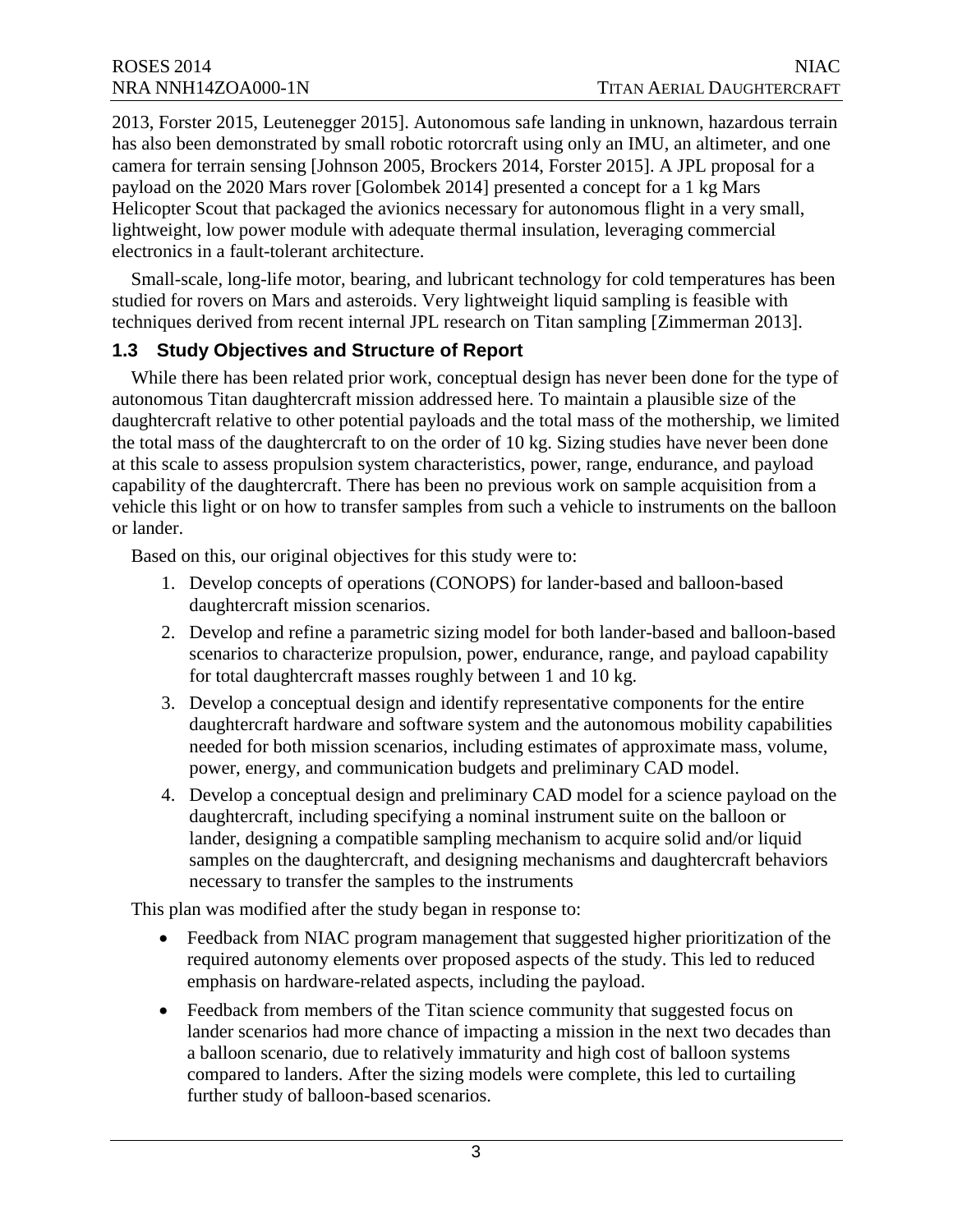<span id="page-5-0"></span>• Feedback from members of the Titan science community that emphasized high science value of studying of Titan's potential for prebiotic chemical processes and suggested that liquid/solid interfaces are likely to be especially good places for such study. This led to increased emphasis on technical approaches that might enable access to lake margins.

 sampling concept, but we did not study alternatives. In an attempt to save mass, our original concept for sampling used one integrated device to sample both solid and liquid material, which required either landing on or hovering within a few centimeters of the surface. The practicality of hovering so close to a lake surface began to appear questionable, whereas other methods of liquid sampling, e.g. lowering a sample container into a lake while hovering higher, appeared more practical but would lead to separate mechanisms for solid and liquid sampling. In keeping with the earlier decision to put more emphasis at this time on showing the feasibility of autonomous navigation capabilities, we report work on the original

 As the study progressed, we perceived increased value of precision landing in this concept and perceived that it might be practical to develop. This led to some study of this issue, where none was originally planned.

As a result, the rest of this report addresses topics in the following order:

- CONOPS for lander-based and balloon-based daughtercraft mission scenarios.
- Parametric daughtercraft sizing models for both lander-based and balloon-based scenarios to assess range versus total mass and diameter for a given payload allocation.
- localization and landing hazard detection capabilities implemented at JPL and a • Conceptual design of the daughtercraft, mainly focused on autonomous navigation in a lander-based scenario, with experimental demonstration of prototype autonomous discussion of related work elsewhere.
- Brief summary of the sampling device concept.
- Preliminary assessment of issues and potential approaches to precision landing and automatic, onboard localization of landers and balloons after landing/balloon deployment, as a counterpart to assessments of range versus size of the daughtercraft.
- Summary, conclusions, and recommendations.

## **2 Concepts of Operation**

 A common element in all scenarios is that we assume the availability of remote sensing Spectrometer (VIMS), and Imaging Science Subsystem (ISS). These instruments have effective resolutions on the order of 300 m/pixel or larger for radar and 1 km/pixel or larger for VIMS and ISS, after accounting for scattering in Titan's thick atmosphere. This data is critical for a number imagery of the landing error ellipse from the Cassini radar, Visual and Infrared Mapping of reasons, as discussed below.

 computers. This level of capability for spaceflight computers is now under development in the form of rad-hard multicore processors in the High Performance Spaceflight Computing (HPSC) We assume a level of onboard computing power in both the mothership and the daughtercraft that is at least comparable to the multicore processors now used in smartphones and notebook project of NASA's Game Changing Development Program, which targets mission infusion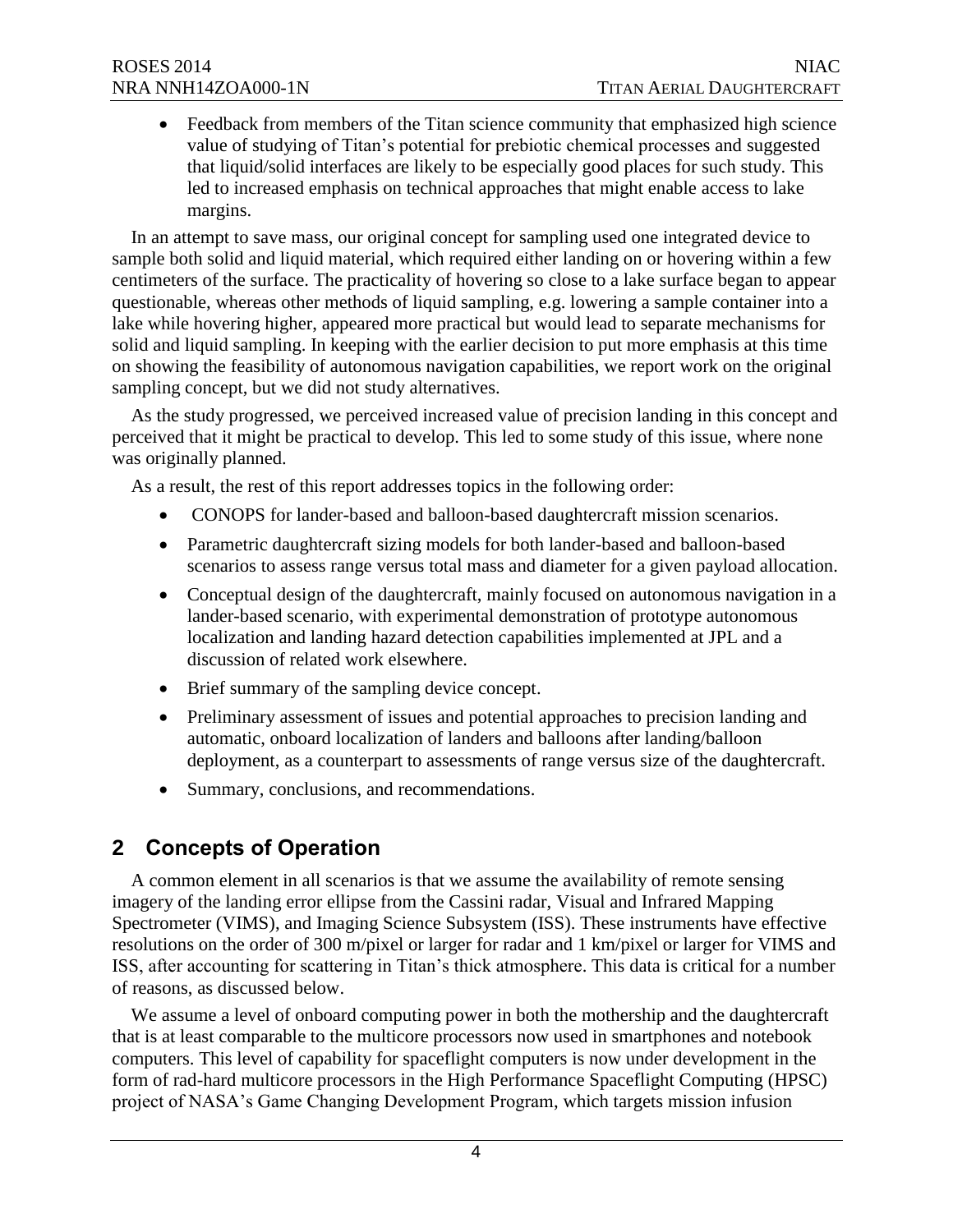<span id="page-6-0"></span>potential in the early 2020s [Doyle 2014]. The benign radiation environment at the surface of Titan raises the question of whether avionics components that are not strictly rad-hard may provide additional options, if sufficient survivability can be shown for the cruise phase of the mission. Evaluating this possibility is beyond our scope.

#### **2.1 Lander-based Scenario**

 on Earth and onboard planning after landing. In principle, descent imagery and a guided Given a lander with a descent camera, a good inertial measurement unit (IMU), and the level of onboard computing power envisioned above, it is very plausible that the position of the landing site could be determined autonomously onboard, after landing, with an error of a few kilometers relative to Cassini map imagery. This would be achieved by onboard matching of descent imagery to Cassini map imagery, in combination with other techniques; we discuss this further in Section 4. With knowledge of the landing site at this level of accuracy, TAD sorties could be targeted to specific sites of scientific interest, through a combination of prior planning parachute may also enable landing much more precisely than has previously been considered; this may be important to ensure that locations critical to the science objectives are within flight range of the landing site.

 Titan landers have been developed or proposed in the past as "short-lived", powered only by a battery, or "long-lived", with a radioisotope power system (RPS). For a short-lived lander, we envision one or two TAD sorties, where the first is planned based on prior human analysis of the scientific potential of the landing ellipse and accurate knowledge of the actual landing site, computed onboard as discussed above. A total flight distance of many 10s of kilometers is plausible (Section 3). Data from TAD would be transmitted to the lander for downlink.

Accurate position, velocity, and heading knowledge of TAD during flight would be needed to reach designated science waypoints and to return to the lander; this would be achieved with a suitable combination of sensors and algorithms (Section 4). Autonomous safe landing for sampling, microscopic imaging, or operating other contact instruments would use onboard depth perception, terrain relative motion estimation, motion planning, and control algorithms for mapping the terrain to find safe landing sites and to achieve safe touchdown. For some specific terrain types, particularly lakes, it will be possible to automatically recognize those using onboard sensors, accurately delineate their boundaries, and navigate accurately relative to them for mapping, sampling, or other purposes. Lake sampling may involve hovering accurately over the lake near the lake margin to lower a sample acquisition vessel into the lake. Returning to the lander would again use a suitable combination of sensors and algorithms, plus visual reference marks on the lander to enable accurate delivery of samples to instruments. Rotor-induced airflow will require high performance state estimation and control when very close to the lander.

If two sorties were possible, the first might be used to obtain high resolution images and maps for downlink to Earth, and the second to revisit specific locations for landing and/or sampling, based on ground-based analysis of telemetry from the first sortie.

TAD missions with multiple sorties may be more viable for long-lived landers, where TAD docks with the lander between sorties to obtain power for survival heating and battery recharging from the RPS on the lander. In this case, multiple sorties could be used for exploration to the maximum radial range in different directions, to acquire samples from different sites, or to use initial sorties for imaging and mapping and later sorties for landing and sampling.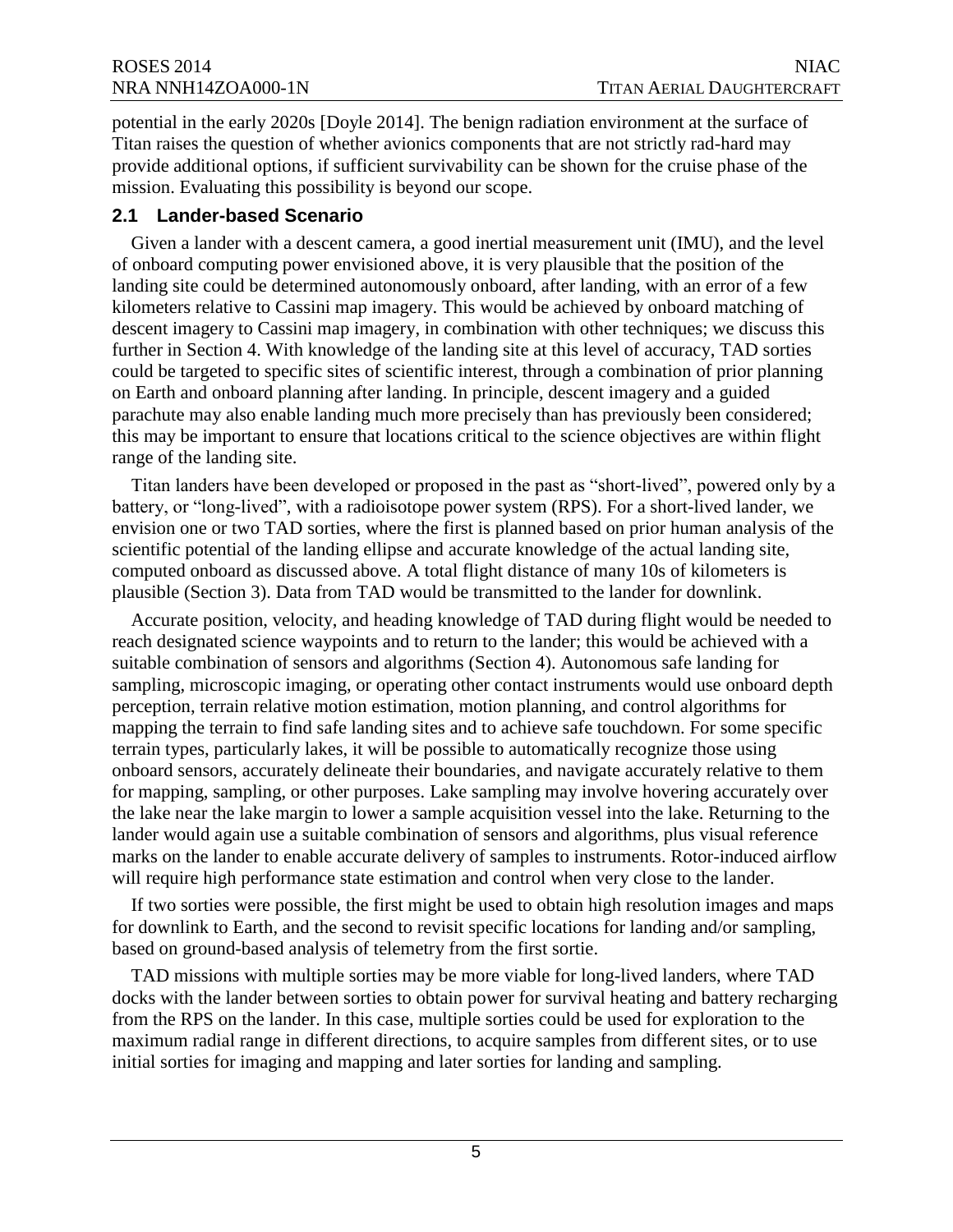#### <span id="page-7-0"></span>**2.2 Balloon-based Scenario**

In keeping with past balloon mission studies [TE 2007, TSSM 2009], we assume a balloon hovering at up to 10 km altitude, drifting with the wind at approximately 1 to 2 m/s. Based on past balloon studies, we anticipate a gondola on the order of 1.5 to 2 m in diameter with instruments mounted on the side of the gondola, which allows TAD to dock to the bottom of the gondola. Since a balloon would have a relatively long life and drift over a large distance, multisortie capability for TAD would be extremely desirable; thus, while docked TAD would receive power from the balloon RPS to keep its electronics warm and maintain battery charge.

 appearance in remote sensing instruments and later recognized onboard the balloon by Balloon position knowledge would be maintained by correlating terrain images acquired on the balloon with prior Cassini maps of the surface [Ansar 2009], possibly aided with other sensors; this and atmospheric circulation models would enable prediction of the balloon's approximate path. Candidate surface science targets would be designated on Earth by the science team using prior remote sensing data from Cassini, based on the predicted path of the balloon. These candidates could be approximate locations or they could be classes of terrain, described by autonomous terrain classification. Due to the latency of round-trip communication with Earth, final target locations would be determined autonomously onboard the balloon using remote sensing data from instruments on the balloon.

TAD operation must be fully autonomous. It descends to the surface, using radio navigation aiding from the balloon and onboard, image-based landmark recognition and terrain classification to reach the target. Once near the surface, imaging, mapping, sampling, and operating other instruments would be conducted similarly to the case of a lander-based mission. Return to the balloon would be similar to the lander-based scenario, except that the TAD power and energy budget must account for the altitude difference and that the balloon will have moved during the sortie, which requires more sophistication in the TAD navigation sensor suite and algorithm. Given the low winds expected within 10 km of the surface and some elapsed time after balloon deployment to damp out transient motions, the balloon is unlikely to have significant swaying motion or rotation, so sample transfer and docking should primarily have to account for steady translational motion of the balloon, plus disturbances causes by the rotorinduced airflow from TAD itself.

In comparison with the lander-based scenario, the balloon-based scenario involves more challenging navigation and control problems, may require more onboard autonomy for designating destinations for each sortie, and derives much more value from the ability to fly multiple sorties.

## **3 Daughtercraft Sizing Models**

#### **3.1 Overall Methodology**

In this study, the purpose of the sizing models is to characterize trade-offs between range, size, and payload capacity of the daughtercraft. We limited this to one type of rotor configuration, and chose a multicopter with four rotors (i.e. quadrotor) for its mechanical and control simplicity. For fault tolerance, a flight system might benefit from having more rotors; this was out of scope here, but it would be an easy generalization of the models already developed.

The models were developed by AeroVironment, based on their extensive experience with air vehicles, and captured as Excel spreadsheets that enable changing parameters to vary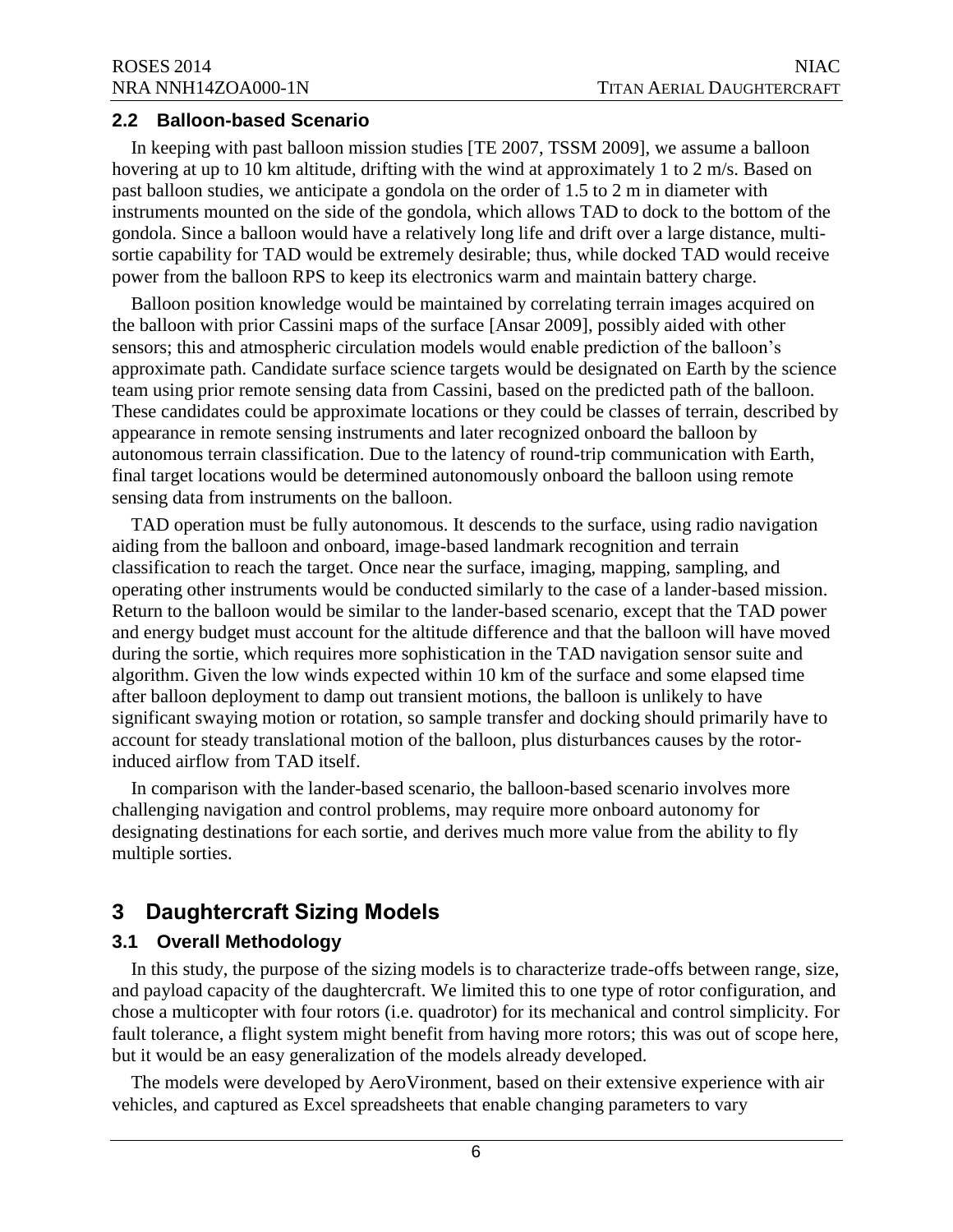<span id="page-8-0"></span>assumptions. Since there are potentially a large number of variables to experiment with, and since our goal was to get initial insight rather than to do an extensive exploration of the parameter space, we defined a methodology that fixed most parameters, leaving one independent and one dependent variable at a time that we could examine easily with 2-D plots. Before this study started, JPL had defined a conceptual

| <b>Table 1.</b> Key parameters of rotorcraft |                 |  |  |
|----------------------------------------------|-----------------|--|--|
| performance model                            |                 |  |  |
| Disk loading                                 | 50 Pa           |  |  |
| Tip Mach number                              | $0.2$ to $0.25$ |  |  |
| Rotor figure of merit                        | 0.75            |  |  |
| Motor efficiency                             | 80%             |  |  |
| Controller efficiency                        | 95%             |  |  |

avionics architecture for a Mars helicopter, with mass and power breakdowns, that appeared to be applicable in broad terms to our Titan scenarios. Therefore, for this study we made a fixed mass and power allocation of 0.5 kg and 20 W for avionics, based on the conceptual design of the Mars version. Similarly, based on our initial concept for a sampling system, we made a fixed mass and energy allocation of 2 kg and 1.7 Wh for the payload. Then, for a given total mass, we:

- Sized the rotors and motors based on thrust required for flight, using nominal values that experience suggested were appropriate for disk loading, rotor figure of merit, tip Mach number, and other parameters;
- Estimated overall aircraft diameter based on rotor diameter;
- Estimated structural mass as a function of total mass  $(20\%)$ ;
- Allocated all remaining mass to the battery, assuming a lithium ion battery with specific energy of 100 Wh/kg. This also assumed that the battery is keep sufficiently warm that this specific energy value is viable, which is the same approach taken for Mars helicopter studies.

With these quantities specified, we used total aircraft system mass as the independent variable to examine possible flight radius for a lander-based scenario and available payload mass fraction for a balloon-based scenario, as described below. Aerodynamic models and parameters used in this analysis were described briefly in [Tokumaru 2014] and are captured in our spreadsheets. Table 1 lists key parameters that were common to both the lander-based and balloon-based scenarios. In short, with about 1/7th the gravity and almost 5 times the atmospheric density of Earth at sea level, Titan is much more favorable to flight than Earth. Other discussions of the aerodynamics of flying vehicles for Titan (and Mars and Venus) are given in [Lorenz 2001, Young 2001, Gasbarre 2005, Lorenz 2008a].

#### **3.2 Lander-based Scenario**

This case modeled forward velocity as 8 m/s to limit drag losses. The maximum mission flight radius from the lander was estimated using the procedure described above, assuming that all mission time was allocated to forward flight at a fixed velocity and that the battery was allocated all mass not accounted for in the procedure described above. This simple model gives an initial idea of the order of magnitude flight radius possible, and can be de-rated to make allowances for science activities, additional payload, mass margin, or more conservative estimates of component masses. Figure 2 shows mission radius as a function of total system masses between 4 and 12 kg. The corresponding rotor radius is shown across the top of the graph; total vehicle radius would be about three times the rotor radius. Even if much more conservative model inputs were used, it appears that the flight radius for a 10 to 12 kg rotorcraft can be several 10s of kilometers.

Another way to use this graph is to pick a desired flight radius, then use the horizontal axis to get estimates of the minimum total mass and rotor diameter that would enable that flight radius.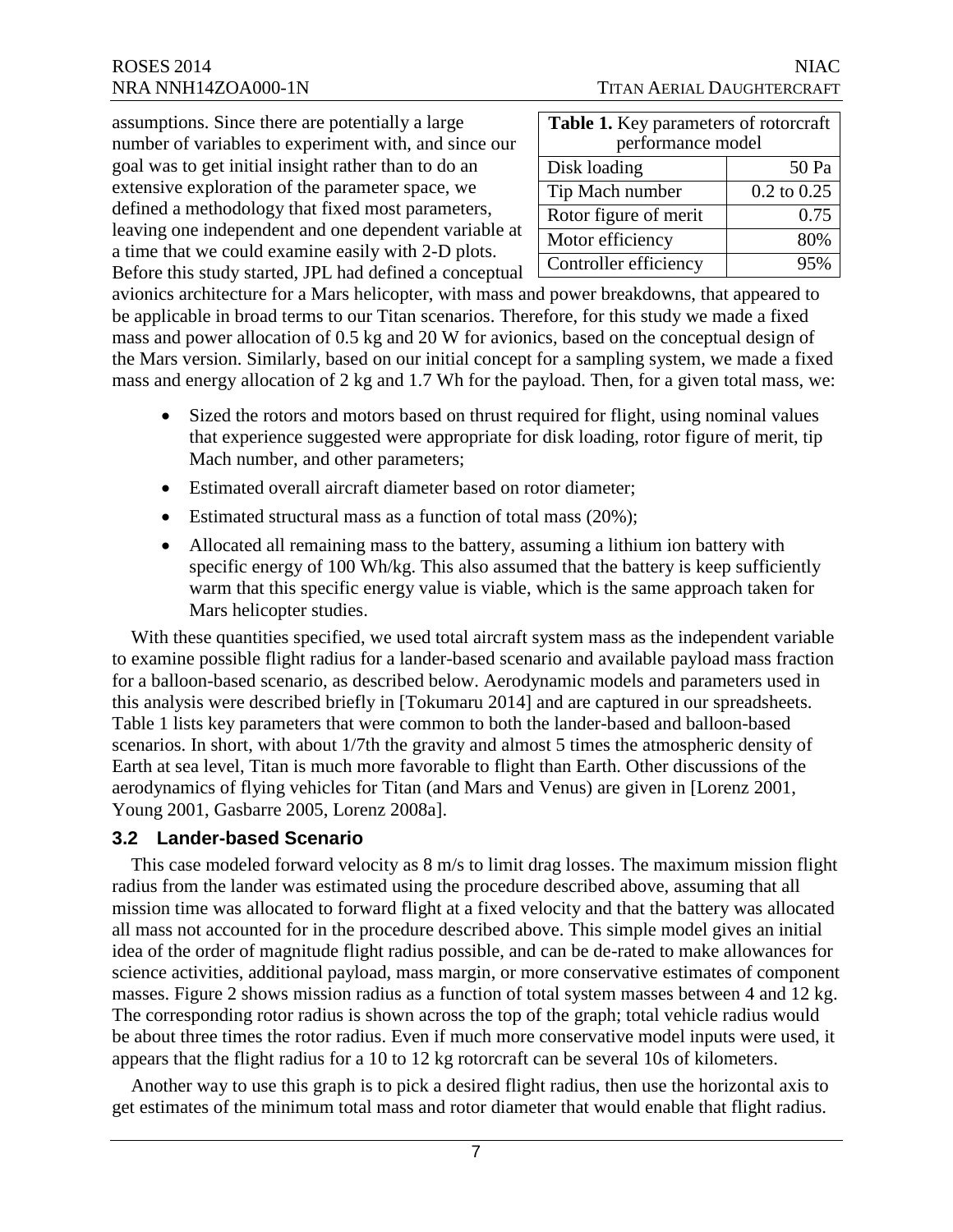<span id="page-9-0"></span>Larger values for total mass would translate into mass available to change other aspects of the model, such as to add mass to components, add payload, or to increase the battery size to provide more energy for science operations. For example, for a flight radius of 60 km, the graph implies that a 12 kg system would have room to double the mass over the estimated minimum value.

#### **3.3 Balloon-based Scenario**

 increased sortie duration or lateral range from the balloon flight path, or to make the rotorcraft For this case, we assumed that the balloon drifts at constant velocity of 2 m/s at an altitude of 10 km. We used the same mass and power allocations for avionics and the same mass and energy allocations for payload (the sampler) as in the lander-based scenario. We assumed that the rotorcraft descends from the balloon to the surface by auto-rotating, so that the descent does not consume power for propulsion. A rotorcraft velocity of 8 m/s was assumed for the descent to the surface and the ascent back to the balloon. To complete the mission timeline, we allocated 5 minutes for hovering at the surface, 5 minutes for sampling activities, and 5 minutes for hovering while docking at the balloon; this gave a total sortie duration of about 57 minutes. For any given total system mass, we estimated the energy required for the entire scenario and allocated a corresponding battery mass. For the model assumptions and the system mass range we used, this left some unallocated mass, which we treated as mass margin. Figure 3 shows the mass margin as a function of total system mass, again with the corresponding rotor diameter across the top of the graph. In this case, a 12 kg system would have 100% mass margin over the values used in the model. Lower balloon altitudes would give correspondingly more latitude to the design of the rotorcraft and its mission, which could be used in many ways: to provide more mass margin, smaller.



**Figure 2.** Maximum rotorcraft flight radius from a lander as a function of total system mass. The range of rotor diameters used in the model is shown across the top of the graph.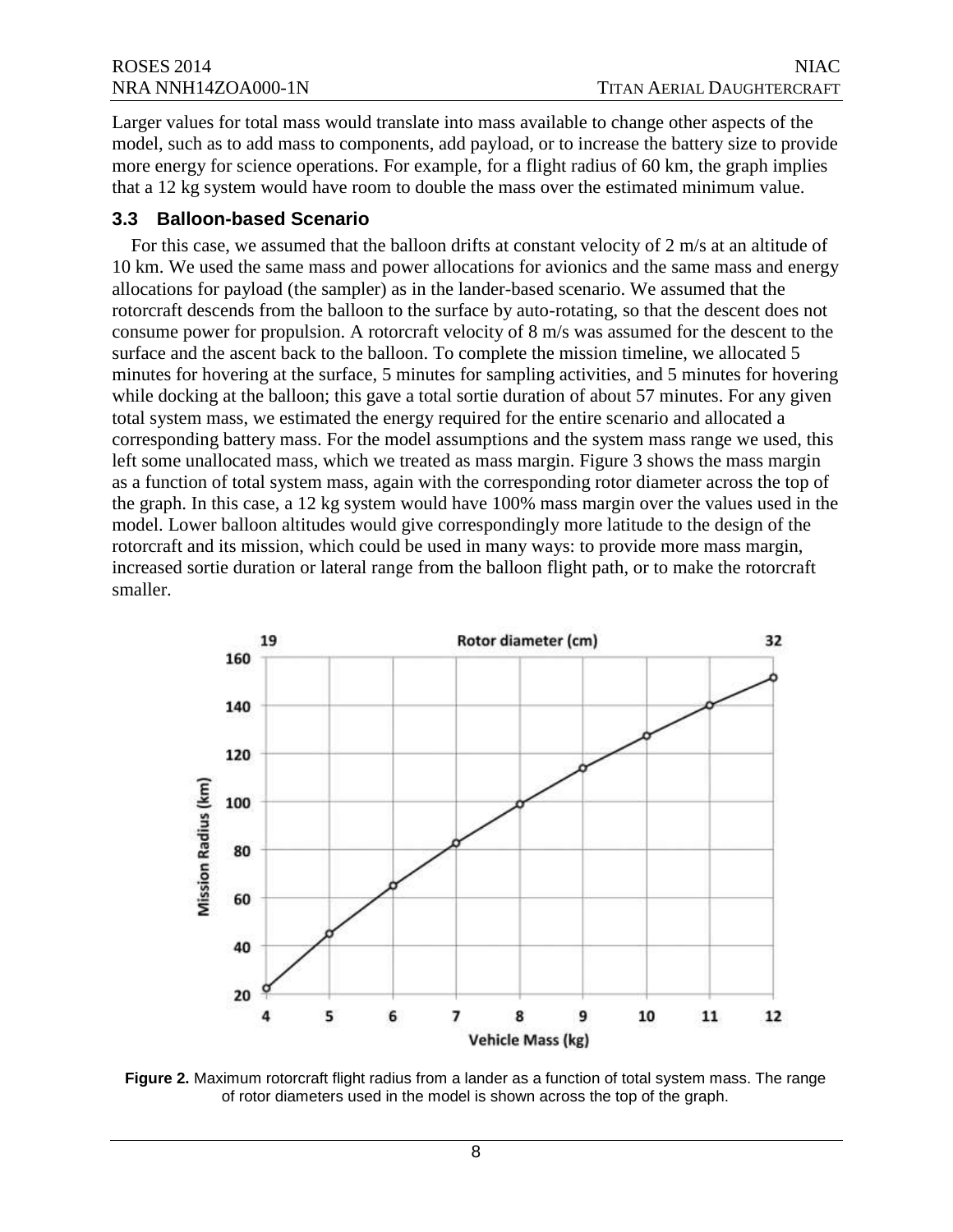## <span id="page-10-0"></span> **4 Conceptual Design of the Autonomous Daughtercraft**

 As already noted, we used a four-rotor multicopter (quadrotor) concept for the mobility mechanism and sizing models, and focused most attention on autonomous navigation and a conceptual architecture for the avionics. Based on informal assessments conducted during the preparation of JPL's Mars Helicopter Scout proposal [Golombek 2014], there appears to potential that commercial grade components could be used for key aspects of the electronics, particularly processors and inertial sensors that can be housed inside an insulated enclosure. Aside from that, environmental survivability of electronics is out of scope for this study.

#### **4.1 Autonomous Navigation**

The term "autonomous navigation" is used here in the broad sense that is common in the robotics literature, and includes state estimation, terrain perception, and motion planning and control. We address these separately.

#### *4.1.1 State Estimation*

The following elements of traditional navigation state must be estimated onboard:

- Attitude (pitch/roll)
- Absolute bearing and bearing from TAD to the mothership
- Altitude above ground level, including above lake or sea level when appropriate
- Absolute and mothership-relative position
- Absolute and mothership-relative velocity



**Figure 3.** Rotorcraft mass margin as a function of total system mass, for deployment from and return to a balloon at 10 km altitude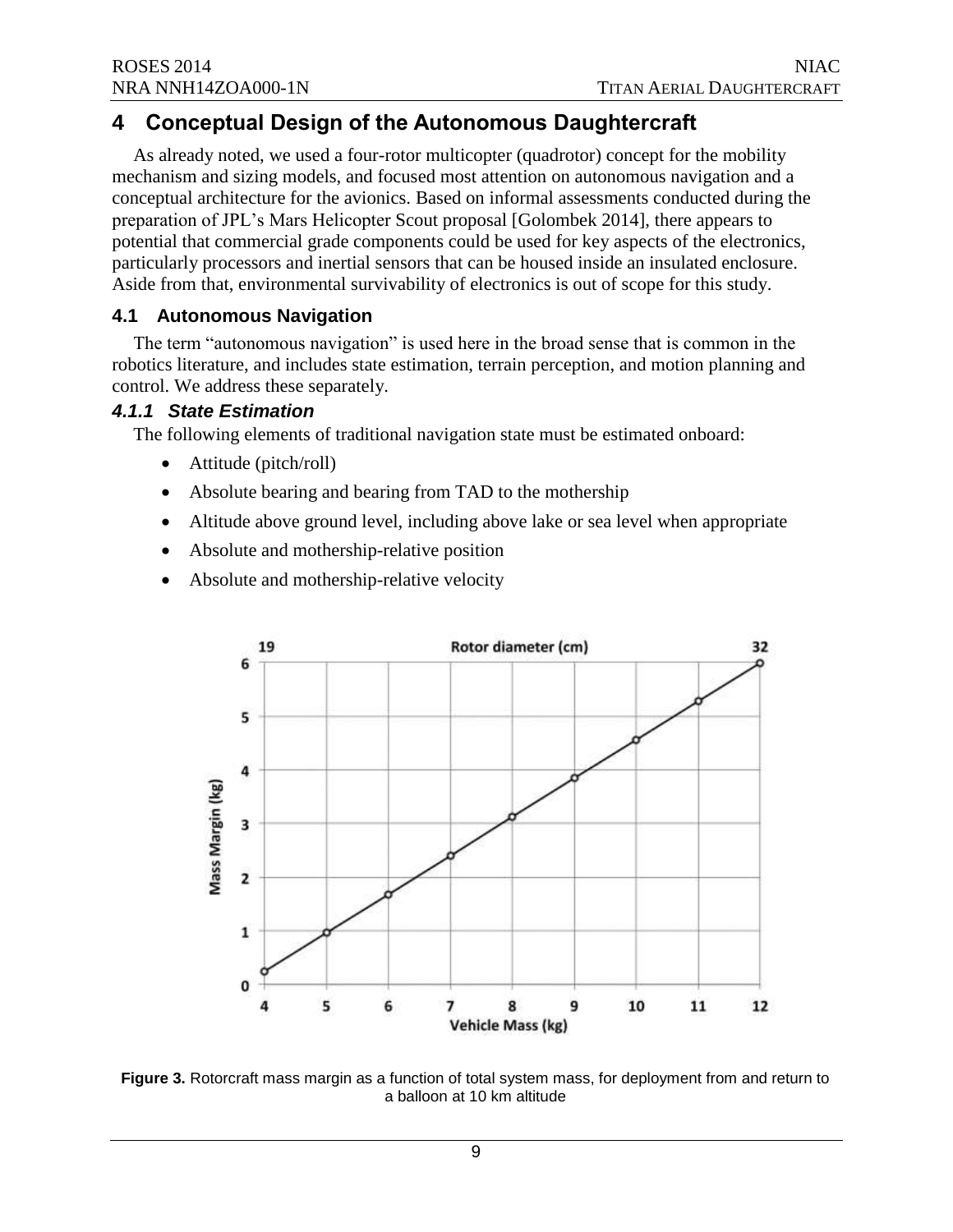**Attitude estimation** is routinely done for small terrestrial drones with MEMS gyros and accelerometers. The same solution should apply for Titan.

**Bearing estimation** is necessary to reach specific designations, including returning to the mothership. To some extent, this can be subsumed within visual simultaneous localization and mapping (VSLAM) capabilities, which enable navigation by selecting and tracking visual features of the environment as landmarks, as discussed below. However, bearing knowledge with VSLAM degrades with distance traveled, so reaching specific points at large distances from the mothership may require other methods for bearing estimation. Using a radio beacon on the mothership is possible, though its useful range would be limited by the curvature of Titan's surface. The Huygens probe used a photodiode-based sun sensor to monitor its azimuth angle relative to the sun during descent; this was designed to operate down to the surface [Tomasko 2002], but it only operated to an altitude of 30 km due to radiation-induced loss of sensitivity during cruise and other factors [Karkoschka 2007, DISR Archive 2013]. It may be possible to design a sun sensor for bearing estimation that would work at the surface. If sorties from a lander record visual landmark on the outward flight segment, then onboard visual landmark recognition would enable return to the lander without other bearing sensors.

**Altitude estimation** for terrestrial drones is typically done with optical or acoustic range sensors, or with barometers to measure changes in altitude over short flights. Optical range sensors on the order of 100 grams with ranges of several kilometers are available commercially from several sources, including FLIR Systems and Voxtel. In addition to challenges of surviving the cold, the optical reflectance of Titan's surface at the wavelength of these sensors would have to be studied to estimate their performance. For altitude estimation over lakes or seas, for example for sampling liquids from TAD, when the aircraft is very near the shore visual feature tracking of features on the ground can provide altitude knowledge as a byproduct of VSLAM. Given the thick atmosphere, acoustic altimetry over lakes and seas is plausible, provided that the sensor operates at Titan temperature.

**Position and velocity estimation** would use inertial sensors aided by all of the above sensors as well as by onboard visual feature tracking (i.e. VSLAM). Outside the area seen in the Huygens probe images of the surface, it is unknown whether and where the surface of Titan is sufficiently rich with visual features to support visual feature tracking; however, since visual feature tracking as been possible for Mars rovers in most places on Mars, it is plausible that it would be possible for landing sites of interest on Titan. Sensor suites and operations can also be defined conservatively so that minimal mission success criteria could be achieved by relying on non-visual sensors, and more expansive objectives could be addressed by autonomous decisionmaking onboard, once the system understands how well it can navigate.

Docking with the mothership is a special case of navigation, where a combination of a radio beacon and visual fiducial marks on the mothership could aid accurate position and velocity estimation relative to the mothership. As noted earlier, for liquid sampling by hovering over a lake or sea very close to the shore, position and velocity knowledge could be maintained by visually tracking features on the shore or the shoreline.

Knowledge of the absolute position of the mothership on Titan would be important to enable TAD to reach specific destinations selected by mission planning with prior remote sensing imagery from Cassini or a future orbiter. In principle, this could be achieved onboard the mothership with a precision on the order of 1 km by automatically registering descent images to remote sensing images, even where there are significant differences in the spectral bands of the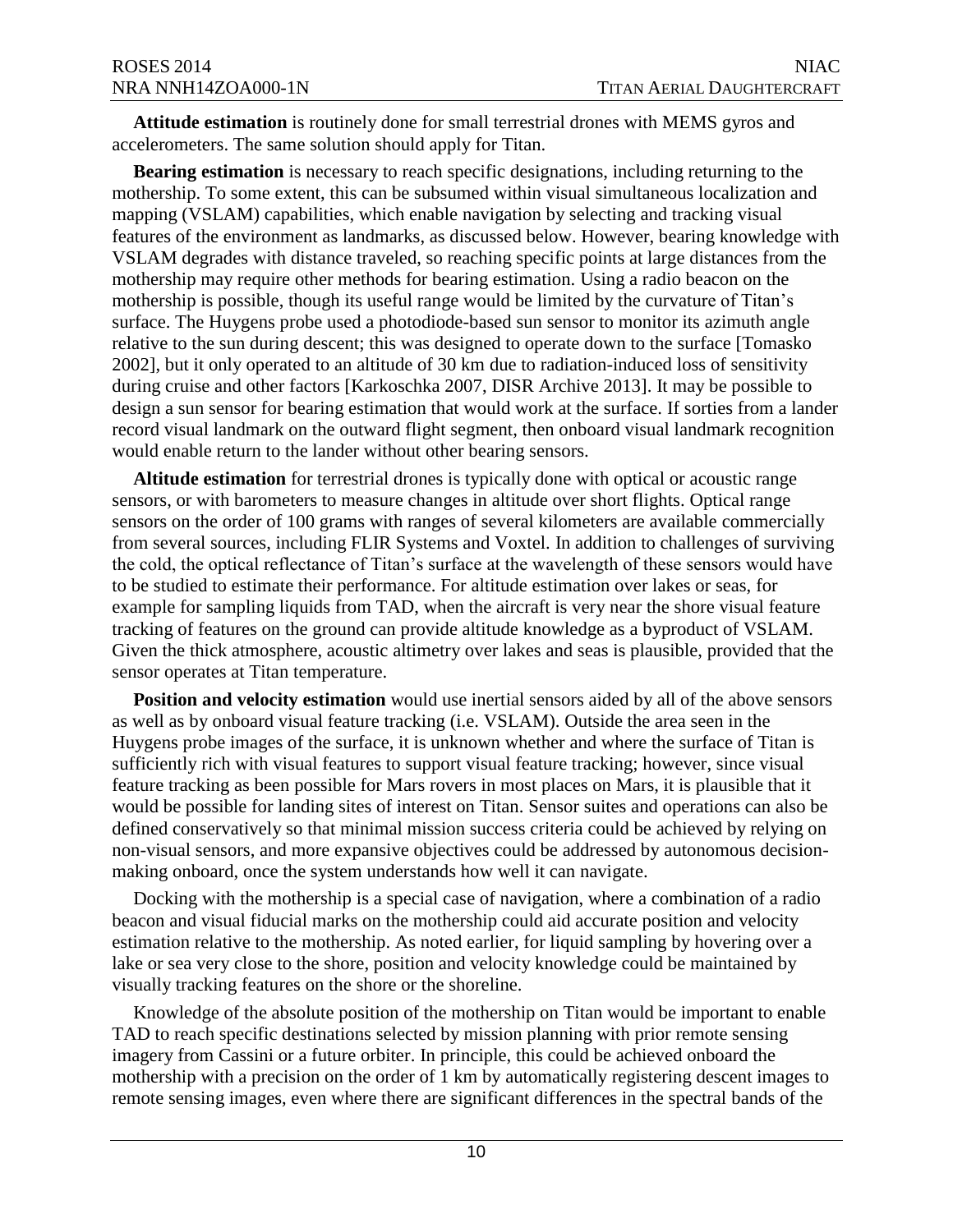<span id="page-12-0"></span>image sets [Ansar 2009]. Alternatively, science targets for TAD could be designated with descent images, then TAD could navigate relative to visual landmarks in the descent images with requiring knowledge of the absolute position of a lander.

**Proof of concept demonstration.** Accurate visual-inertial navigation of small drones is becoming a very mature capability on Earth, using onboard cameras, inertial sensors, and processors from the smartphone industry, sometimes aided with compact altimeters [Weiss 2013, Li 2013, Forster 2015, Leutenneger 2015]. We conducted a simple proof of concept demonstration of this with a 235 m loop flight using a testbed quadrotor flying in the Arroyo Seco dry river wash next to JPL. This used an onboard IMU and a single nadir-pointed camera for state estimation with the algorithm described in [Weiss 2013]. Figure 4 illustrates the terrain and the state estimation performance. In this case, there was an error of about 7% in estimating the scale of the landmark map due to an initialization error; however, this cancels out in flights that return to the origin, as seen in the figure. Such scale errors can be eliminated in several ways.



### *4.1.2 Terrain Perception*

Onboard terrain perception capabilities of significance here are:

- Obstacle detection during flight
- Landing hazard detection
- Onboard science target recognition

 sensors such as lidar, radar, or passive ranging by triangulation with multiple images. This has **Obstacle detection during flight** is required to avoid collisions with large terrain features while flying. Obstacle detection is normally done with onboard 3-D perception, using range been done on Earth with full-size, unmanned helicopters that use lidar to create onboard elevation maps [Whalley 2013], with small multicopter drones that use lidar and stereo vision to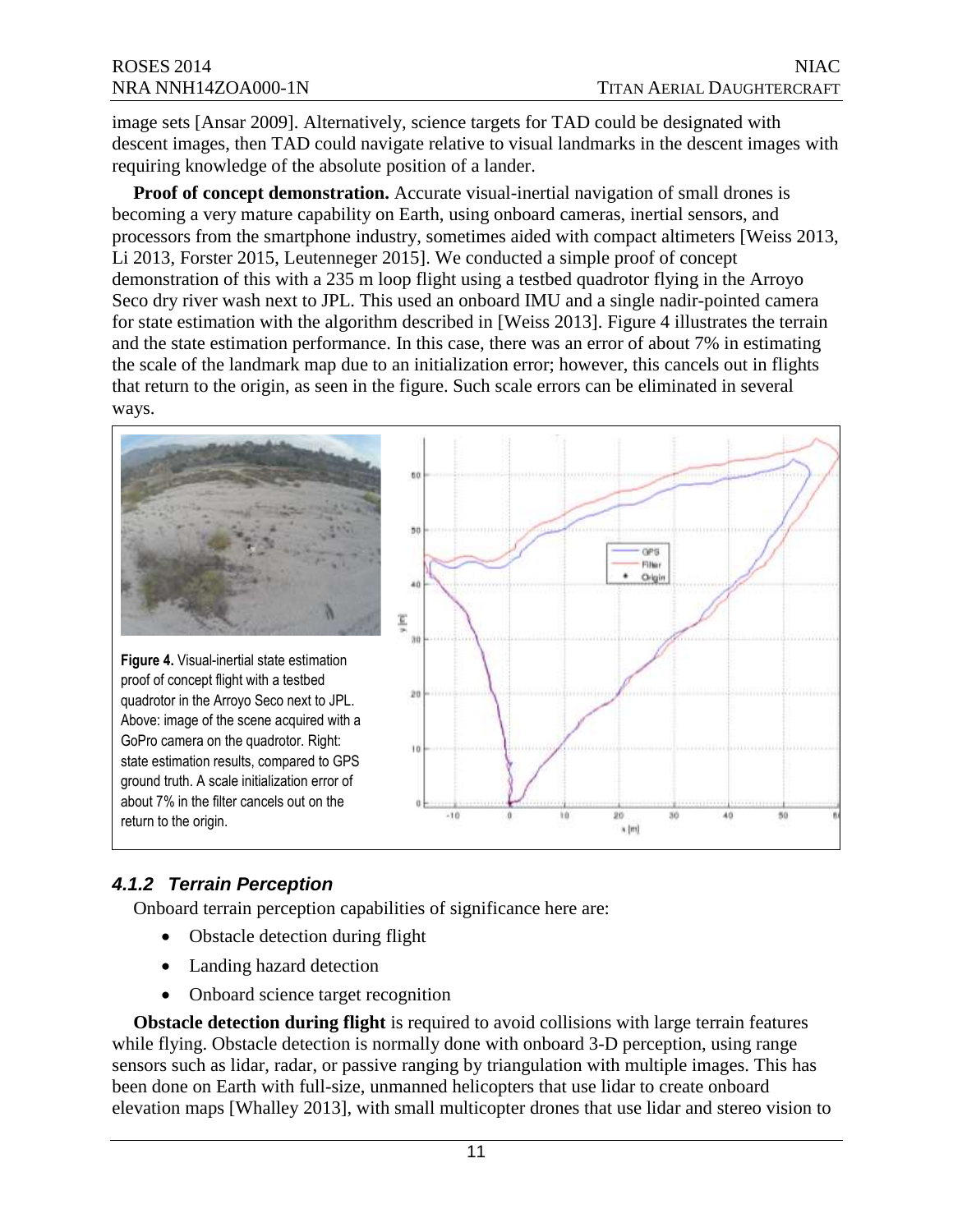would be developing sensors (camera, lidar, and/or radar) suitable for the environment. create elevation maps and 3-D voxel representations of obstacles [Droeschel 2015], and with small quadrotors that use only a single camera with visual "structure from motion" algorithms for depth perception [Alvarez 2014]. A very small, 230 GHz electronically beam-steered radar is also under development for terrestrial drone applications [Sarabandi 2011]. As a result of this work, algorithms for creating obstacle representations are fairly mature; the main issue for Titan

Landing hazard detection focuses on high resolution onboard mapping of the terrain immediately under the aircraft to find a safe landing site. This can be viewed as a special case of in-flight obstacle detection, though landing hazard detection can use just an elevation map, as opposed to 3-D voxel maps needed in terrestrial applications in complex 3-D environments. Real-time landing hazard detection and avoidance has been demonstrated with small helicopters and quadrotors using a single camera for terrain mapping, with algorithms running on smartphone-class processors [Johnson 2005, Brockers 2014, Forster 2015a].



same general area as Figure 4; the image is about 20 m wide. Upper left: image from onboard, nadirpointed camera. A small, dry riverbed runs down the right side of the image. Upper right: false color elevation map computed from image sequences from the onboard camera; red is lowest, violet is highest. The riverbed is about 1 m deep. Lower left: false color landing safety map; blue is safest, red is most hazardous, corresponding to the steepest part of the riverbank. This approximately overlays the image in the upper left. Lower right: thresholded map of areas deemed safe enough to land.

 **Onboard science target recognition** is necessary for several reasons. First, the very low resolution of currently available remote sensing images, with effective pixel sizes of at least 300 m/pixel for radar and at least 1 km/pixel for near infrared images, limits the ability to accurately designate locations of science targets via mission planning on Earth. Second, the navigation performance of the rotorcraft may not be accurate enough to reach some targets. Third, the round-trip communication latency from Titan to Earth and back to Titan may preclude downlinking images acquired *in situ* to plan the next sortie on Earth. Specific examples of such science targets include distinguishing precipitated organics from bedrock in inter-dune areas,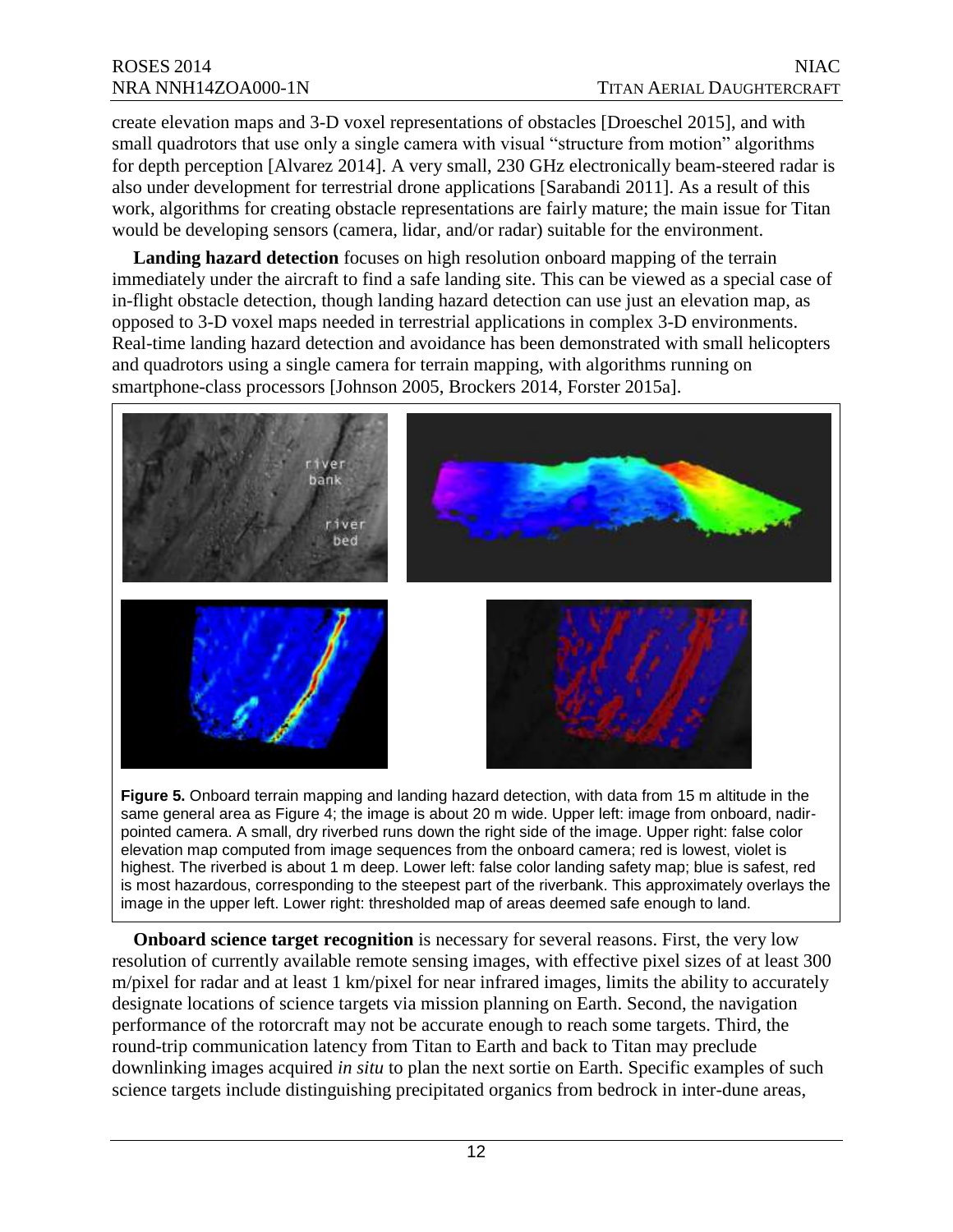<span id="page-14-0"></span> would require analyzing Titan sensor phenomenology and observable features to determine following river channels, and discriminating lakes and seas from ground for flights to shorelines or following shorelines. Such capabilities have been demonstrated in analogous terrain on Earth [Matthies 2003, Helmick 2009, Rankin 2011, Nuske 2015]. Enabling these capabilities for Titan appropriate recognition methods.

 image/second, processing images with 320x240 pixels. Figure 5 illustrates the onboard mapping capability with a data set acquired while flying at about 15 m over terrain the Arroyo Seco, in the same general area as shown in Figure 4. **Proof of concept demonstration of onboard landing hazard detection.** Landing hazard detection and avoidance has been shown on a testbed quadrotor at JPL, with an onboard sensor suite consisting of an IMU, an altimeter, and a single nadir-pointed camera that is used to create terrain elevation maps onboard from the sequence of images acquired as the aircraft flies over terrain [Brockers 2014]. This capability runs on a smartphone-class processor at about 1



#### *4.1.3 Motion Planning and Control*

nadir-pointed camera, an IMU, and a barometric altimeter [Brockers 2014].

For a lander-based mission, motion planning and control for TAD is relatively straightforward while flying point to point, since it largely boils down to maintaining altitude; most of the challenge is in state estimation and terrain perception. The low winds at the surface of Titan  $(2 \times 1)$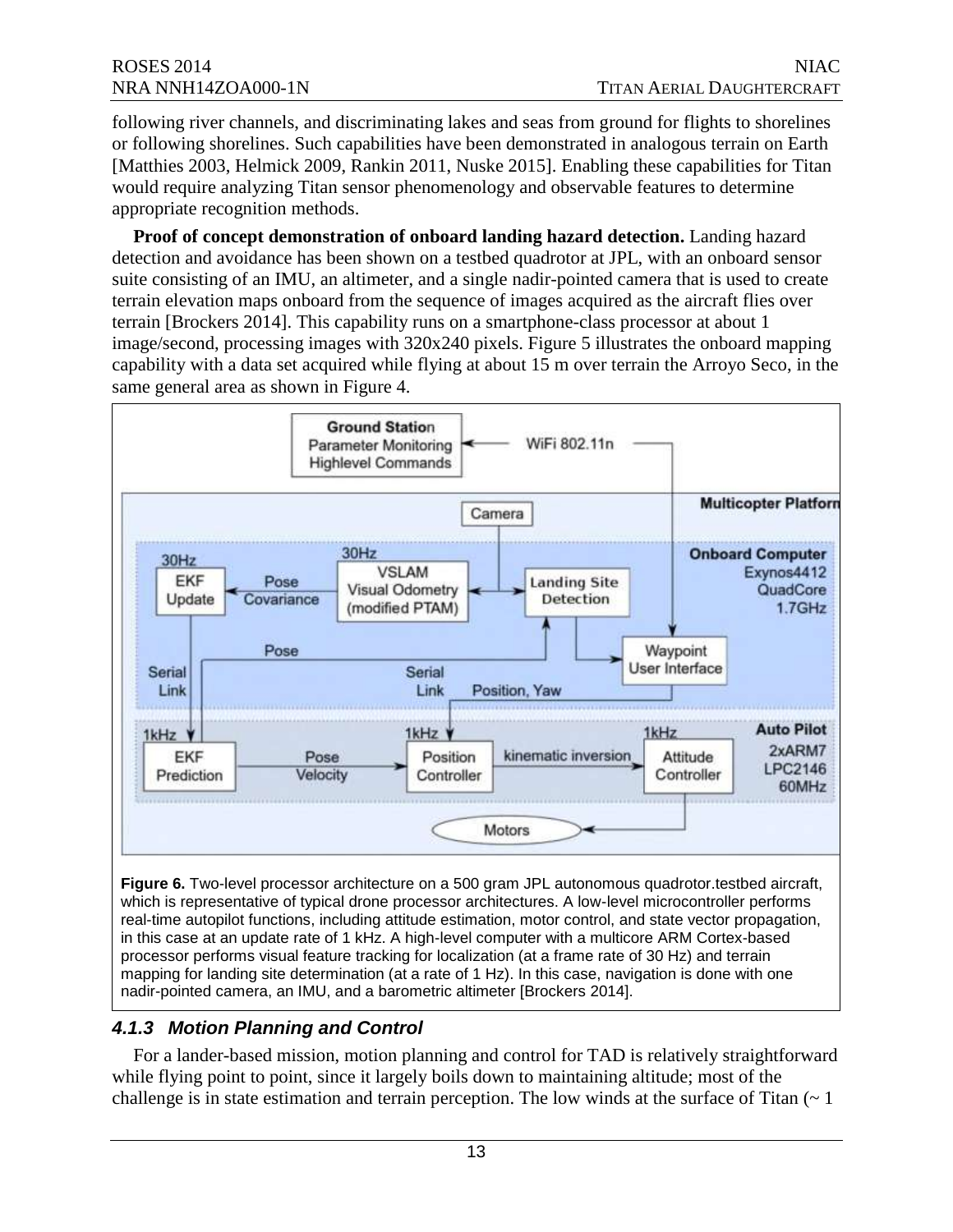<span id="page-15-0"></span>m/s) should make motion planning and control relatively straightforward for landing on terrain. Docking with the mothership requires greater precision and tighter control, which may require further research beyond capabilities already demonstrated.

#### **4.2 Avionics**

 As described above, the essential autonomous navigation functions needed for TAD -- state estimation and safe landing -- can now be implemented with the level of computing capability processing, position estimation, mapping, and motion planning. Figure 6 illustrates how these available in current smartphones, which use multicore system-on-a-chip (SoC) processors with four or more ARM Cortex A9 or A15 or equivalent processor cores. Terrestrial drones typically use a two-level processor architecture, in which a microcontroller performs critical real-time "autopilot" functions, especially attitude estimation and motor control, and a higher performance, multicore processor performs compute-intensive navigation functions, including image functions are supported in recent JPL work with a 500 gram quadrotor testbed aircraft carrying a 15 gram high-level processor [Brockers 2014].

 demonstration of a roughly 1 [Golombek 2014]. The helicopter provides a conceptual model of avionics Concurrent with this study, JPL has been doing system design and prototype testing toward a potential technology kg helicopter for Mars avionics concept for the Mars for a Titan rotorcraft. The Mars system uses a number of commercial off-the-shelf (COTS) components, including processors, cameras, and its radio, due to many constraints facing that system. These are kept sufficiently warm in an electronics box



helicopter, as originally conceived in [Golombek 2014]. This provides a notional model of avionics for a Titan rotorcraft.

 multicore smartphone processor for navigation functions. Although single event effects (SEE) All of this is surrounded by the aerogel and enclosed in a lightweight structure that holds the insulated with approximately 3 cm of aerogel and are expected to survive the relatively benign radiation environment on the Mars surface. The processor architecture has the same two-level structure described above, with a real-time flight computer for autopilot functions and a from radiation are expected to be rare, the flight computer is protected against upsets by using a pair of dual-redundant microcontroller chips and a rad-hard FPGA that provide for fault detection and a hot spare in the event of an upset. Software-based fault tolerance is expected to be adequate protection for the navigation computer. The processor architecture, IMU, and other electronics are mounted on printed circuit cards that surround a rechargeable lithium ion battery. avionics module. The navigation sensor suite for Mars has an IMU, a nadir-pointed camera, and a time-of-flight optical rangefinder as an altimeter. At the time it was proposed, this whole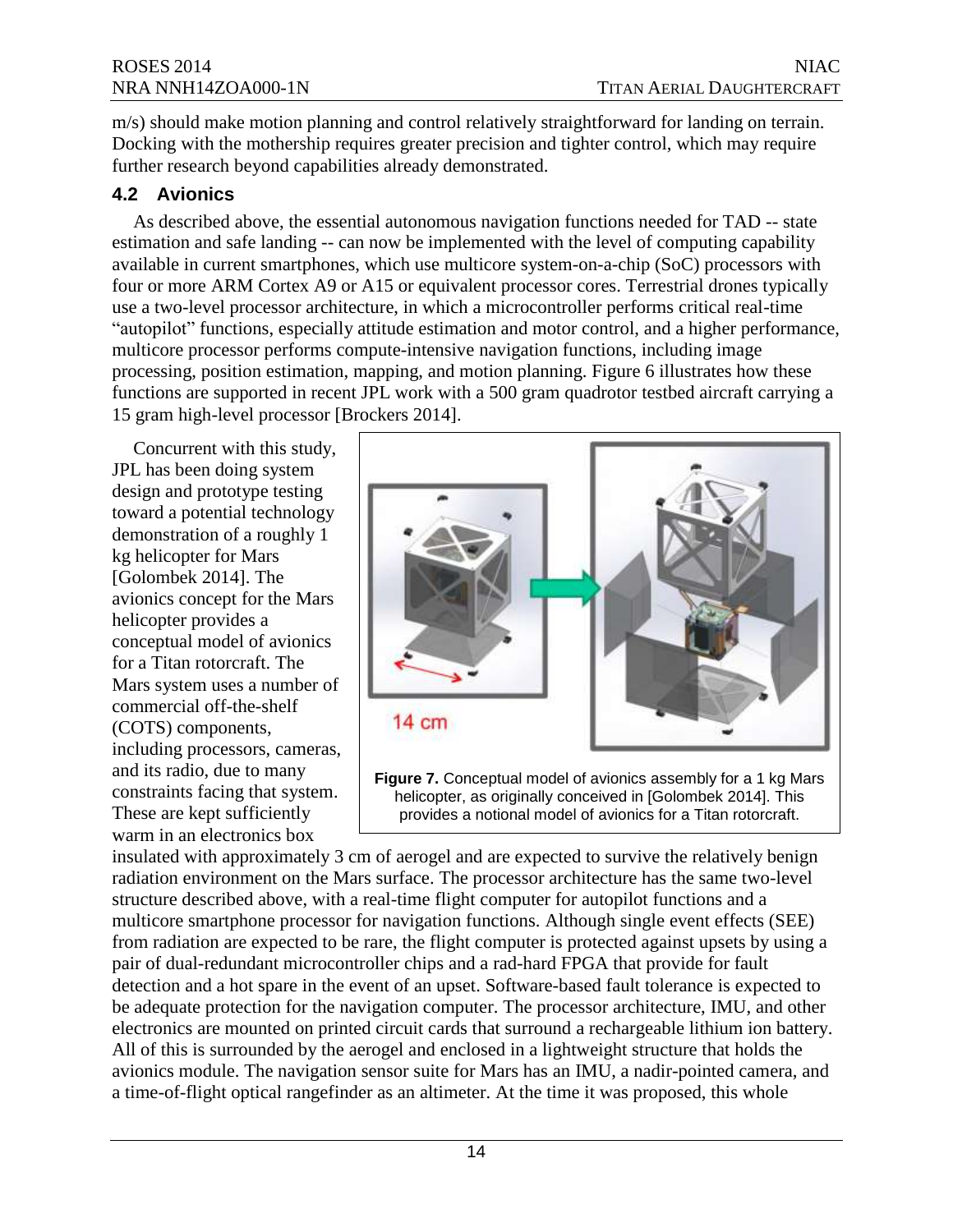<span id="page-16-0"></span> assembly was designed as a 14 cm cube with a mass of about 500 grams (Figure 7); ongoing work may modify the aspect ratio and change the mass.

Preliminary study of thermal issues for Titan suggests that slightly thicker aerogel insulation could keep the avionics assembly at an acceptable temperature for battery health during sorties. Thermal management was not studied for intervals while docked to the mothership.

 proposed for a mission. NASA's High Performance Space Computing project may provide a rad-hard alternative to the COTS processor architecture of the Mars helicopter by the time a Titan rotorcraft could be

#### **4.3 Sampling System**

 aspect of the concept. The initial concept for a sampling device sought to minimize the number a lander-based mission and to reduce emphasis on hardware aspects of the study, work on This study originally conceived sampling of liquid and solid material by the rotorcraft as a key of actuators required by designing one integrated device that could acquire both liquid and solid samples (Figure 8). This would require bringing the device within a few centimeters of the surface to acquire samples. When the decision was made to focus on autonomy in the context of sampling concepts was halted at this point.



## **5 Mothership Position Estimation and Precision Landing**

 orbiter, knowledge of the position of the mothership relative to the reference frame of the remote As discussed above, if TAD mission planning is done with remote sensing images from an sensing data is essential. In principle, this can be done by registering descent images (for a lander) or downward-looking images from a balloon with the remote sensing images. An analogous capability has been under development for many years for Mars precision landing [Mourikis 2009], where the capability to automatically register descent images to remote sensing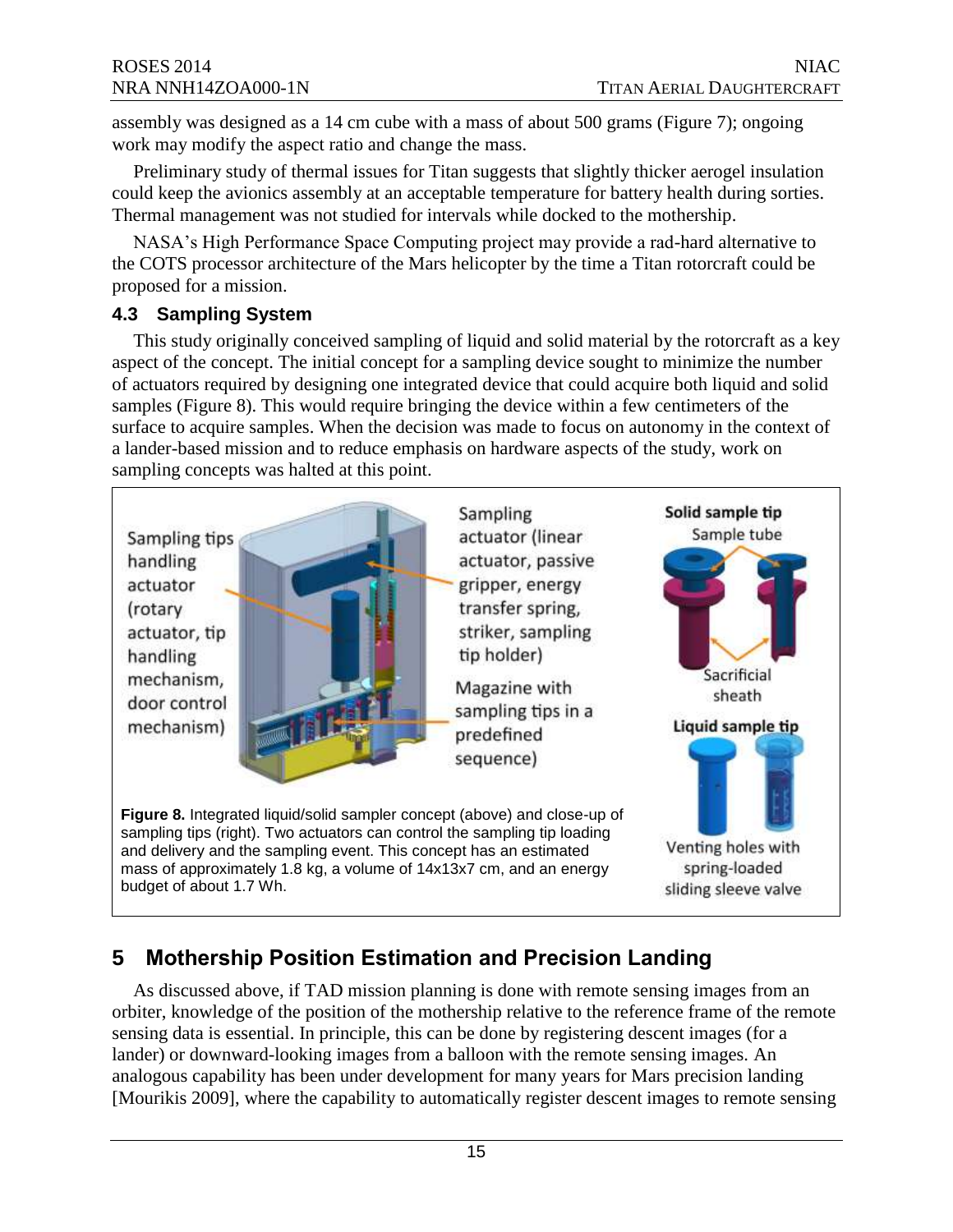images onboard in real-time is now at TRL 6 [Johnson 2015] and is part of the baseline design for the Mars 2020 rover mission. For TAD with a long-lived lander, such registration could be done on Earth with downlinked images; for a short-lived lander or a balloon, it probably would have to be done onboard, but could take much more computing time than for Mars precision landing. The registration problem is harder in several ways for Titan than for Mars, because available remote sensing imagery has far lower effective resolution than for Mars (300 m/pixel for Cassini radar and 1 km or more for Cassini VIMS and ISS images, versus 30 cm/pixel for Mars) and may or may not be in the same spectral band as onboard imagery. Nevertheless, proof of concept demonstrations have been done of automatic registration of descent imagery from the Huygens probe to remote sensing imagery from the Cassini orbiter, using multi-modal image similarity metrics like mutual information, motivated by applications to Titan balloon navigation [Ansar 2009]. Such techniques could be further developed for the scenarios here.

Another important question is how the TAD flight radius model of Section 3 compares to the potential distance from the mothership to terrain of high scientific interest. Of course, this depends on the mothership delivery error, the type of terrain the mothership is deployed in, and the overall scientific objectives of the mission. Current interest in exploration of Ocean Worlds is driving more in-depth consideration of these issues, including methods that might reduce delivery error compared to that for the Huygens probe and prior mission studies. Reduced delivery error could put scientifically important terrain more easily within reach of TAD. We briefly assessed some of these issues at the close of this study.

 plausible that a rotorcraft of 12 kg or more could fly most of the way across the north-south axis Landing error ellipses were studied in [TLP 2010] and [Lorenz 2015]. As shown in [Lorenz 2015], the dominant factor in delivery error for Huygens probe-like, unguided entry, descent, and landing (EDL) architectures is the effect of high winds during long ( $\sim 2.5$  hour) parachute descents. According to global circulation models, Titan winds are predominantly zonal (eastwest), with small meridional (north-south) components, so error ellipses tend to be highly eccentric, with the long axis oriented east-west. Zonal winds depend strongly on season and latitude; meridional winds do not vary substantially. The narrow ellipse axis is dominated by error at atmospheric entry. Taking these factors together, 99% lander delivery error ellipses for Huygens-like EDL architectures considered vary approximately from 200 to 500 km in the eastwest direction and 50 to 100 km in the north-south direction. From our sizing model, it is of such ellipses, or about halfway across the east-west axis of ellipses at the small end of the range. Landing in or near a lake or sea is currently of considerable scientific interest, and nearshore ground may host a revealing array of organic molecules. If such error ellipses were positioned with the long axis along a shoreline, the TAD flight radius might be enough to reach the shore with current EDL architectures, no matter where the lander came down in the ellipse, thereby providing options to survey or sample solids and fluids.

The key to reducing delivery error for Titan is to reduce wind drift during the parachute descent phase. This might be achieved by reducing the time spent in the parachute phase, for example by opening the parachute at a lower altitude, and/or by adding some form of control authority. We briefly examined the possibility of using a guided parafoil for control authority, which would need real-time position and velocity knowledge for parafoil guidance. It appears to be possible to provide such knowledge with techniques similar to what we discussed above for mothership position estimation; that is, onboard, real-time registration of descent images to remote sensing images, together with high-quality inertial sensing. Images from the DISR descent camera, which had a broadband spectral response from about 600 to 1000 nm [Tomasko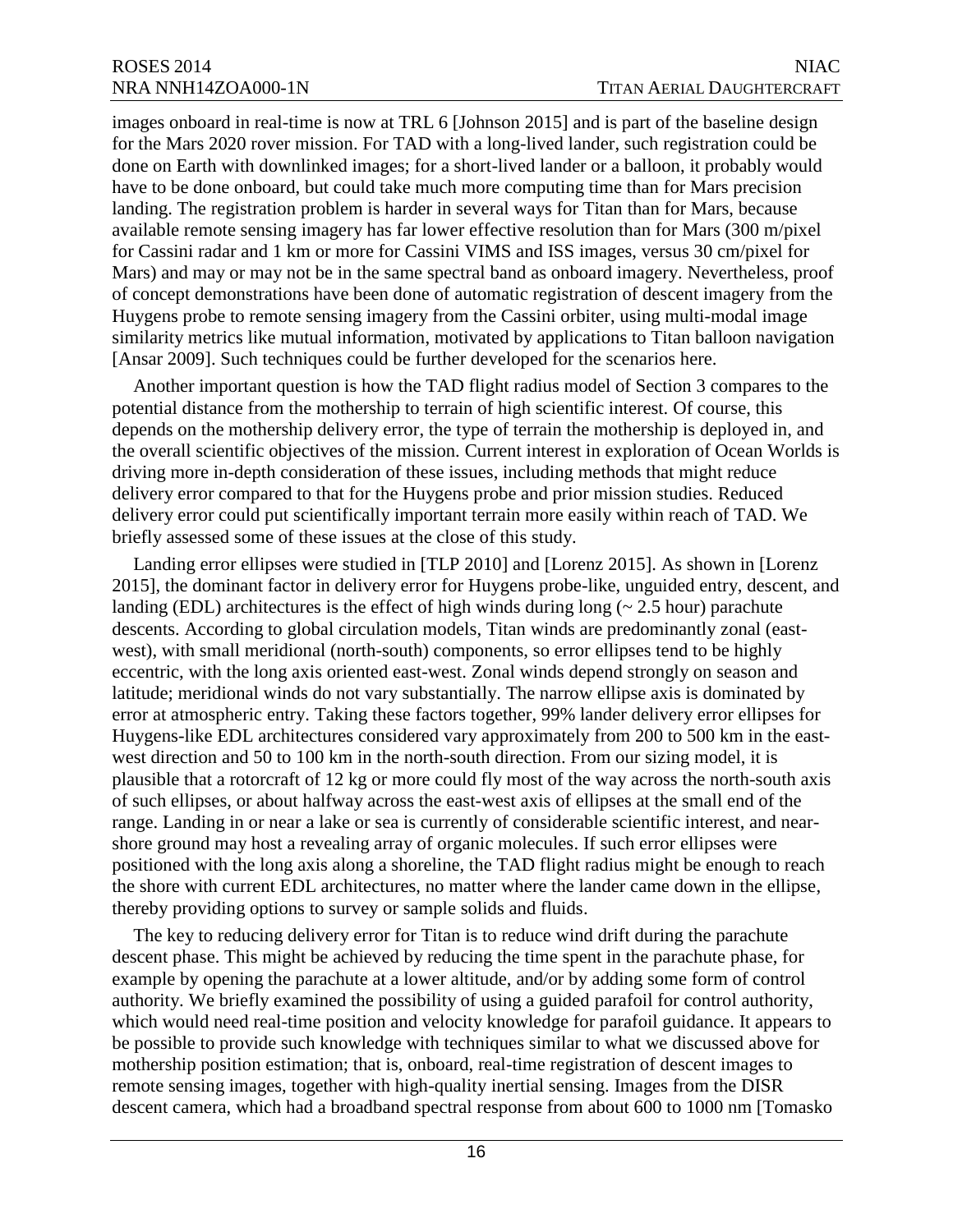<span id="page-18-0"></span> parafoils for terrestrial cargo delivery applications achieve a glide ratio of about 3:1 and a 2002], saw the surface of Titan clearly from an altitude of about 40 km [Lebreton 2005]. Guided delivery error of about 100 m with GPS-based navigation [Airborne 2016]. If a similar glide ratio was obtained on Titan starting at 40 km altitude, the wind-relative divert range could be on the order of 100 km. This would benefit lander and balloon missions with or without an aerial daughtercraft, and could put interesting terrain within much shorter TAD flight radius from the mothership. The low resolution of Titan remote sensing images implies that registering descent and remote sensing images probably would not be possible for descent images acquired below an altitude of several kilometers; below that point, VSLAM algorithms, much like those useful for TAD navigation, would be needed to maintain position and velocity knowledge for parafoil guidance. Thus, autonomous navigation capabilities needed for a Titan guided parafoil would have a great deal in common with that needed for TAD, so technology development for either one could benefit both.

## **6 Summary and Conclusions**

Titan is the richest laboratory in the solar system for studying prebiotic chemistry, with potential to inform us about how life originated on Earth. *In situ* mobility has potential to revolutionize Titan exploration similarly to the way rovers have revolutionized Mars exploration. Technology for small autonomous rotorcraft has matured dramatically in the last decade and a 1 kg autonomous rotorcraft is receiving intensive study for a potential technology demonstration on Mars. This suggests that rotorcraft may have great potential for exploration of Titan, which has a much denser atmosphere and much weaker gravity than Earth and Mars, making it very favorable for aerial mobility from an aerodynamics perspective.

 existence of a plausibly feasible avionics architecture. We also showed a preliminary concept for Accordingly, we considered concepts of operation (CONOPS) for Titan aerial daughtercraft (TAD) in scenarios involving deployment from a lander or a balloon, developed sizing models to estimate TAD flight radius and payload mass fraction as a function of total TAD system mass, and presented a conceptual design of key elements of an autonomous rotorcraft, with main focus on assessing the maturity of needed autonomous navigation capabilities and showing the an integrated sampling device for acquiring solid and liquid samples and sketched a potential approach to estimate the position of the mothership autonomously onboard, so that specific TAD destinations could be designated via Earth-based mission planning with prior remote sensing imagery. Finally, we compared our model of TAD flight radius to the size of current Titan delivery error ellipses and discussed the possibility of reducing the sizes of error ellipses by using a guided parafoil as part of the entry, descent, and landing architecture.

Key conclusions are as follows:

- The CONOPS discussions illustrated potential scientific benefit, including the ability to visit lakes and solid ground with a signal landing, and underscored the need for a high degree of autonomy and the potential benefit of the ability to recharge TAD at the mothership to enable multiple sorties, especially for balloon-based scenarios.
- The sizing models showed that, even with very conservative model assumptions,  $(1)$  a flight radius of several 10s of kilometers from a lander should be possible with a rotorcraft total system mass on the order of 10 kg, including about 2 kg of payload, and (2) the same rotorcraft, with somewhat different autonomous navigation capabilities,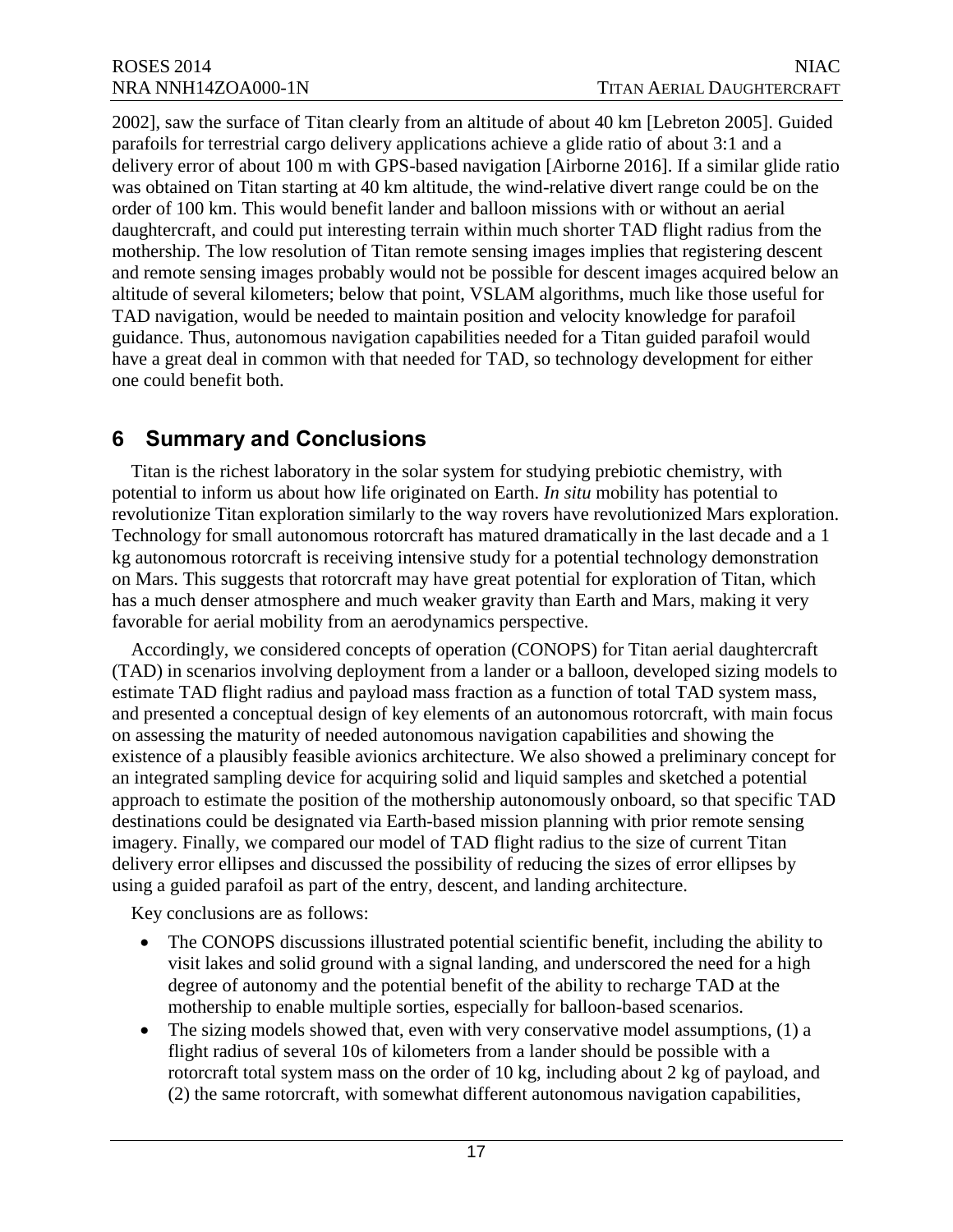should be able to descend to the surface from a balloon at 10 km altitude and return to the balloon.

- $\bullet$  In research for terrestrial applications, multicopters with a mass on the order of 1 kg are now able to perform visual-inertial navigation with onboard sensors and smartphoneclass processors, at a maturity level comparable to Technology Readiness Level (TRL) of about 5 -- that is, integrated system demonstrations in relevant environments, but with somewhat limited performance evaluation. Autonomous landing hazard detection and avoidance is at a similar level of maturity.
- Onboard estimation of the position of the mothership to an accuracy on the order of one kilometer should be possible by automatic registration of descent imagery or downwardpointed balloon imagery with prior remote sensing imagery.
- With current Titan EDL architectures, 99% confidence landing error ellipses have been estimated in the literature as varying from about 200 to 500 km in the east-west direction and about 50 to 100 km in the north-south direction. A rotorcraft with total mass on the order of 10 kg or larger probably could fly most of the way across the north-south axis of such ellipses. If the ellipse was positioned to overlap a shoreline, the rotorcraft may be able to reach the shoreline from anywhere in the ellipse.
- Guided parafoils with a 3:1 glide ratio are used routinely for terrestrial cargo delivery. It is conceivable that similar technology could be used to reduce delivery error on Titan by up to about 100 km, using visual-inertial navigation sensors and algorithms that are very closely related to those needed for navigating a Titan rotorcraft.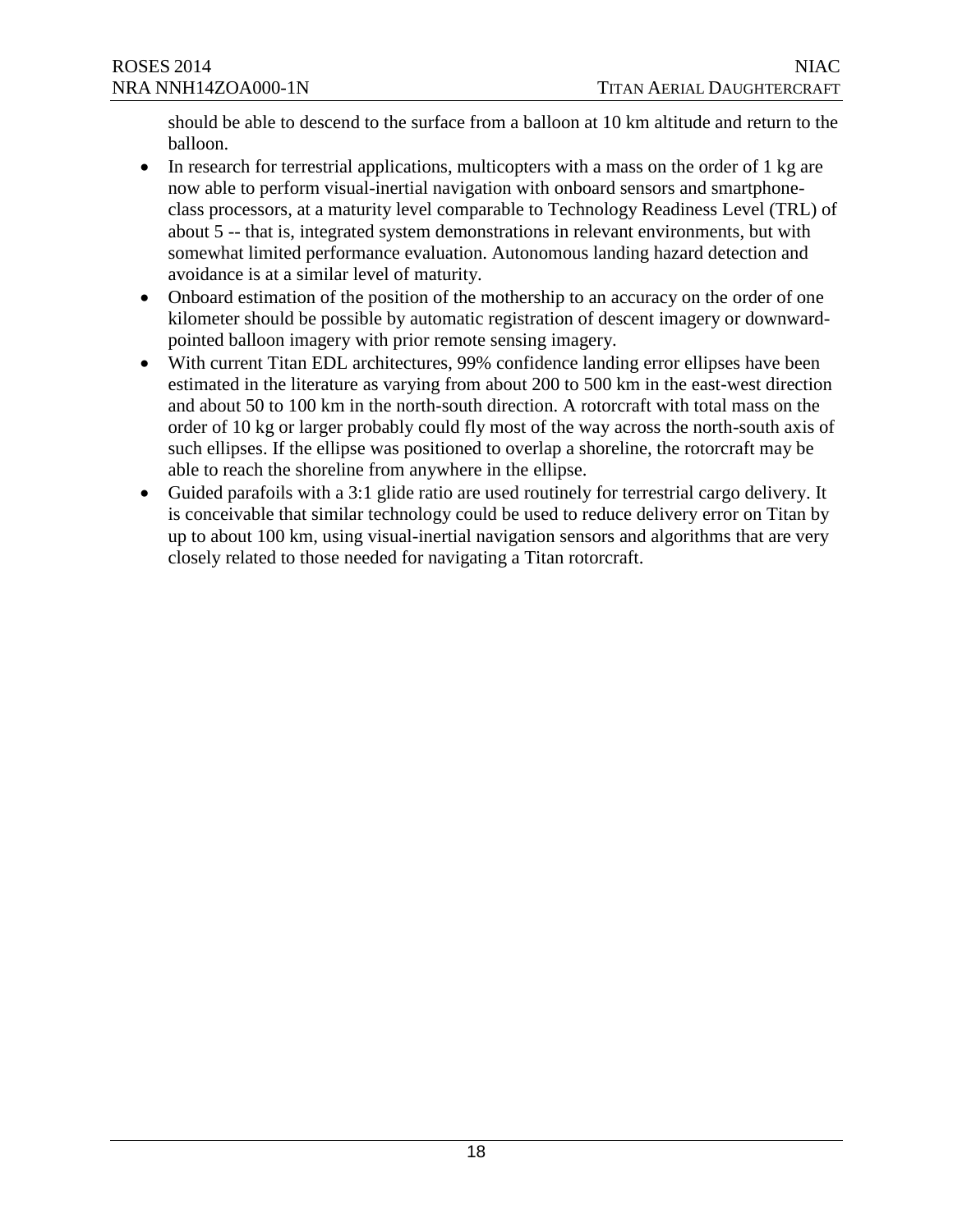## <span id="page-20-0"></span>**7 References**

- **[Aboudan 2010] A. Aboudan, et al, "Aerobot autonomous navigation and mapping for planetary exploration",** *International Planetary Probes Workshop***, Barcelona, Spain, June 2010**
- **[Airborne 2016] http://www.airborne-sys.com/pages/view/guided-precision-aerial-deliverysystems**
- [Alvarez 2014] H. Alvarez, L. M. Paz, J. Sturm, and D. Cremers, "Collision avoidance for **quadrotors with a monocular camera",** *International Symposium of Experimental Robotics***, 2014**
- **[Ansar 2009] A.** Ansar, L. Matthies, "Multi-modal image registration for localization in Titan's atmosphere", *IEEE/RSJ International Conference on Intelligent Robots and Systems*, 2009
- **[Badescu 2009] M. Badescu, S. Sherritt, J. Jones, J. Hall, "Self-contained harpoon and sample handling device for a remote platform",** *Proc. SPIE Vol. 7292: Sensors and Smart Structures Technologies for Civil, Mechanical, and Aerospace Systems***, 2009**
- **[Barnes 2012] J.W. Barnes, et al., "AVIATR:Aerial Vehicle for In-situ and Airborne Titan Reconnaissance",** *Experimental Astronomy***, 33, 55-127. doi: 10.1007/s10686-011-9275- 9**
- **[Brockers 2014] R. Brockers, M. Humenberger, Y. Kuwata, L. Matthies, S. Weiss, "Computer vision for micro air vehicles", in** *Advances in Embedded Computer Vision***, pp. 55-127, Springer, 2014**
- **[Decadal]** *Vision and Voyages for Planetary Science in the Decade 2013-2022***, National Academies Press, 2011**
- [DISR Archive 2013] Data Archive Users' Guide for the Descent Imager and Spectral Radiometer (DISR) on the Huygens Probe, 2013
- **[Doyle 2014] R. Doyle, et al., "High Performance Spaceflight Computing (HPSC)", poster at**  *OPAG Technology Forum,* **2014**
- **[Droeschel 2015] D. Droeschel, et al., "Multi-layered mapping and navigation for autonomous micro aerial vehicles",** *Journal of Field Robotics***, 33(4), June 2016**
- **[Forster 2015] C. Forster, L. Carlone, F. Dellaert, D. Scaramuzza, "IMU preintegration on manifold for efficient visual-inertial maximum-a-priori estimation",** *Robotics Science and Systems Symposium,* **2015**
- **micro air vehicles",** *IEEE International Conference on Robotics and Automation,* **2015 [Forster 2015a] C. Forster, M. Faessler, F. Fontana, M. Werlberger, D. Scaramuzza, "Continuous on-board monocular-vision-based elevation mapping applied to autonomous landing of**
- **[Gasbarre 2005] J. F. Gasbarre, H. S. Wright, "A design comparison of atmospheric flight vehicles for the exploration of Titan",** *AIAA Atmospheric Flight Mechanics Conference and Exhibit***, 2005**
- **[Golombek 2014]** *Mars Helicopter Scout***, proposal submitted to NASA AO NNH13ZDA0180, 2014**
- **[Helmick 2009] D. Helmick, A. Angelova, and L. Matthies, "Terrain adaptive navigation for planetary rovers", Journal of Field Robotics, 26(4), April 2009**
- **[Johnson 2005] A. E. Johnson, J. Montgomery, L. Matthies, "Vision guided landing of an autonomous helicopter in hazardous terrain",** *IEEE International Conference on Robotics and Automation***, 2005**
- *Guidance, Navigation, and Control Conference,* **2015 [Johnson 2015] A. Johnson, Y. Cheng, J. Montgomery, N. Trawny, B. Tweddle, "Real-time relative navigation test results from a relevant environment for Mars landing",** *AIAA*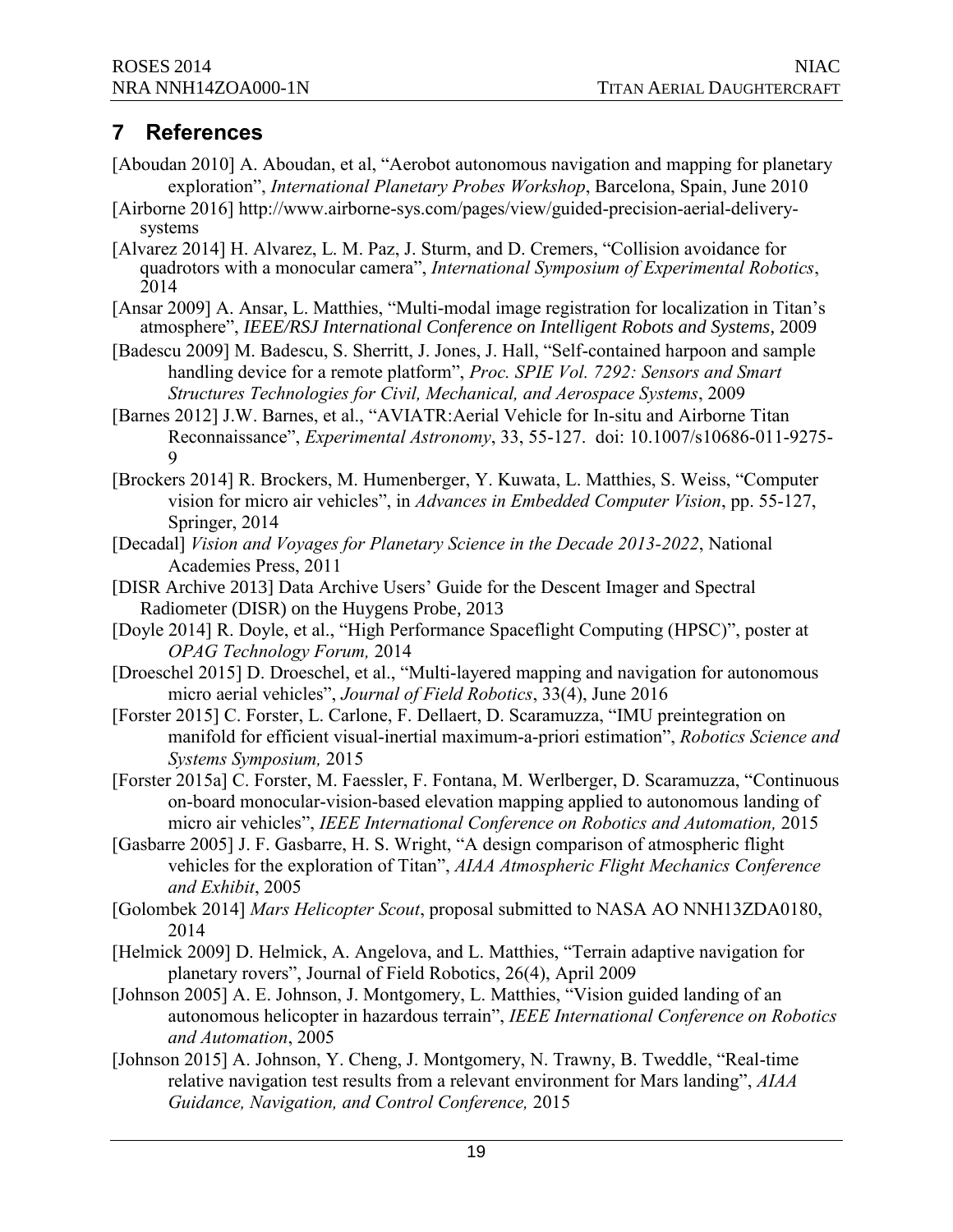- [Karkoschka 2007] E. Karkoschka, M. G. Tomasko, L. R. Doose, C. See, E. A. McFarlane, S. E. Schroder, and B. Rizk, "DISR imaging and the geometry of the descent of the Huygens probe within Titan's atmosphere", *Planetary and Space Science*, 55:1896-1935.
- **[Lafleur 2006] J. M. Lafleur, "Derivation and application of a method for first-order estimation of planetary aerial vehicle power requirements",** *4th Interplanetary Probe Workshop***, Pasadena, CA, 2006**
- **[Lebreton 2005] J.-P. Lebreton, et al., "An overview of the descent and landing of the Huygens probe on Titan",** *Nature,* **438, 758-764, 8 December 2005**
- **[Leutenegger 2015] S. Leutenegger, S. Lynen, M. Bosse, R. Siegwart, P. Furgale, "Keyframebased visual-inertial odometry using nonlinear optimization",** *International Journal of Robotics Research***, 34(3): 314-334, 2015**
- **[Li 2013] M. Li, B.H. Kim, A.I. Mourikis, "Real-time motion tracking on a cellphone using inertial sensing and a rolling-shutter camera",** *IEEE International Conference on Robotics and Automation***, 2013**
- **[Lopes 2010] R.M.C. Lopes, et al., "Distribution and interplay of geologic processes on titan from Casssini radar data",** *Icarus***, 205, 540–558. doi: 10.1016/j.icarus.2009.08.010.**
- **[Lorenz 2000] R. D. Lorenz, "Optimizing science return from Titan aerial explorers",** *IEEE Aerospace Conference***, 2000**
- **[Lorenz 2001] R. D. Lorenz, "Flight power scaling of airplanes, airships, and helicopters: application to planetary exploration",** *Journal of Aircraft***, 38(2): 208-214, 2001**
- **[Lorenz 2008] R.D. Lorenz, et al., "Titan's inventory of organic surface materials",** *Geophysical Research Letters,* **35, L02206. doi: 10.1029/2007GL032118**
- **[Lorenz 2008a] R.D. Lorenz, "Titan Bumblebee: a 1 kg lander-launched UAV concept",** *Journal of the British Interplanetary Society,* **61, 118-124, 2008**
- [Lorenz 2015] R. D. Lorenz and C. E. Newman, "Twilight on Ligeia: implications of communications geometry and seasonal winds for exploring Titan's seas 2020-2040," *Advances in Space Research*, 56, 190-204, 2015
- **[Matthies 2003] L. Matthies, P. Bellutta, and M. McHenry, "Detecting water hazards for autonomous off-road navigation",** *Proc. SPIE Vol. 5083: Unmanned Ground Vehicles V***, 2003**
- **[Mourikis 2009] A. I. Mourikis, N. Trawny, S. I. Roumeliotis, A. E. Johnson, A. Ansar, L. Matthies, "Vision-aided inertial navigation for spacecraft entry, descent, and landing",**  *IEEE Transactions on Robotics***, 25(2): 264-279, 2009**
- **[Nuske 2015] S. Nuske, et al., "Autonomous exploration and motion planning for an unmanned aerial vehicle navigating rivers", Journal of Field Robotics, 32(8), December 2015**
- **[Powers 2014] C. Powers, D. Mellinger, V. Kumar, "Quadrotor kinematics and dynamics",**  *Handbook of Unmanned Aerial Vehicles***, pp. 307-328, Springer, 2014**
- **[Prakash 2006] R. Prakash, et al., "Design of a long endurance Titan VTOL vehicle",** *IEEE Aerospace Conference***, 2006**
- **[Rankin 2011] A. Rankin., L. Matthies, and P. Bellutta, "Daytime water detection based on sky reflections",** *IEEE International Conference on Robotics and Automation***, 2011**
- **[Sarabandi 2011] K. Sarabandi, M. Vahidpour, M. Moallem, J. East, "Compact beam scanning 240 GHz radar for navigation and collision avoidance",** *Proc. SPIE Vol 8031: Micro- and Nanotechnology Sensors, Systems, and Applications III***, 2011**
- **[TE 2007]** *Titan Explorer Flagship Mission Study***, 2007**
- **[TLP 2010]** *JPL Team X Titan Lake Probe Study Final Report***, 2010**